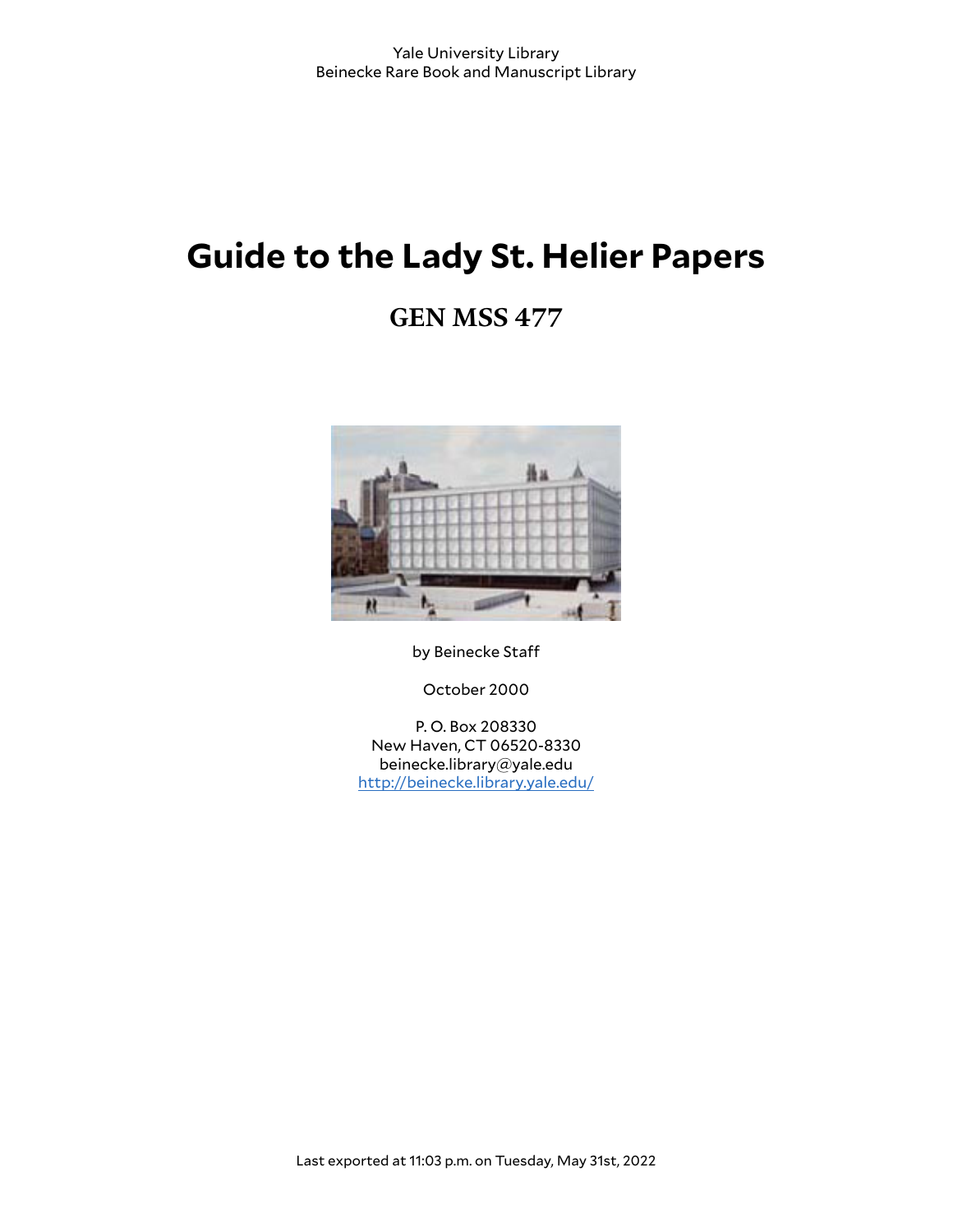# **Table of Contents**

| BLACKWOOD, ALGERNON. |  |
|----------------------|--|
|                      |  |
|                      |  |
|                      |  |
|                      |  |
|                      |  |
|                      |  |
|                      |  |
|                      |  |
|                      |  |
|                      |  |
|                      |  |
|                      |  |
|                      |  |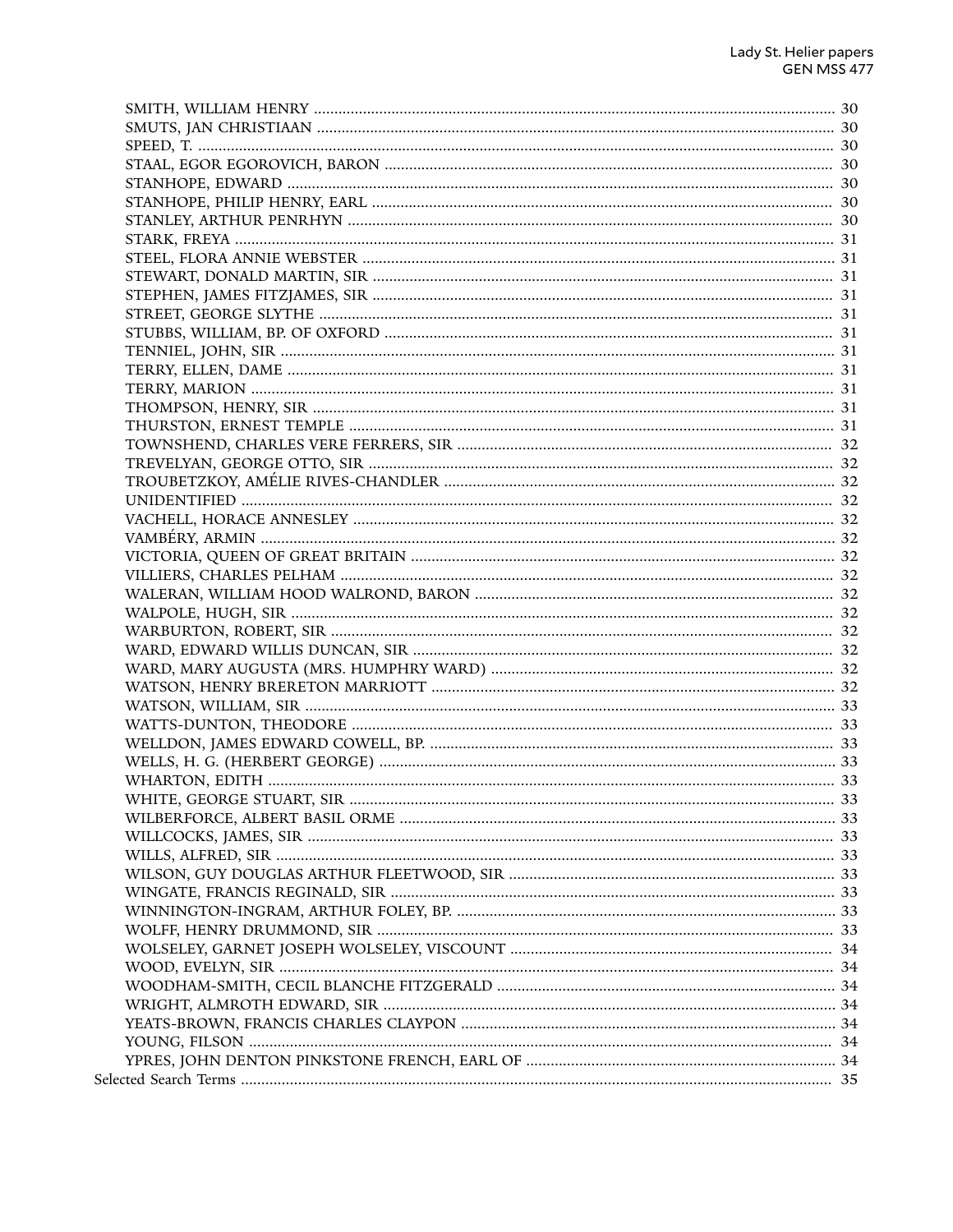# <span id="page-7-0"></span>**Collection Overview**

|                                                  | <b>REPOSITORY:</b> Beinecke Rare Book and Manuscript Library<br>P.O. Box 208330<br>New Haven, CT 06520-8330<br>beinecke.library@yale.edu<br>http://beinecke.library.yale.edu/                                                                                                                                                                                                                                                                                                                                                                                                                |
|--------------------------------------------------|----------------------------------------------------------------------------------------------------------------------------------------------------------------------------------------------------------------------------------------------------------------------------------------------------------------------------------------------------------------------------------------------------------------------------------------------------------------------------------------------------------------------------------------------------------------------------------------------|
| <b>CALL NUMBER: GEN MSS 477</b>                  |                                                                                                                                                                                                                                                                                                                                                                                                                                                                                                                                                                                              |
|                                                  | <b>CREATOR:</b> Jeune, Susan Mary Elizabeth Stewart-Mackenzie, Lady, 1931-                                                                                                                                                                                                                                                                                                                                                                                                                                                                                                                   |
|                                                  | <b>TITLE:</b> Lady St. Helier papers                                                                                                                                                                                                                                                                                                                                                                                                                                                                                                                                                         |
|                                                  | <b>DATES: 1847-1955</b>                                                                                                                                                                                                                                                                                                                                                                                                                                                                                                                                                                      |
| PHYSICAL DESCRIPTION: 2.73 linear feet (7 boxes) |                                                                                                                                                                                                                                                                                                                                                                                                                                                                                                                                                                                              |
| <b>LANGUAGE: English</b>                         |                                                                                                                                                                                                                                                                                                                                                                                                                                                                                                                                                                                              |
|                                                  | <b>SUMMARY:</b> Letters received by Lady St. Helier and other members of her family,<br>particularly her daughter, Dorothy Stewart Allhusen. The letters, from<br>many notable authors, political figures, clergymen, and members of English<br>and Scottish aristocratic families, mainly concern social engagements<br>and personal news; several letters to Lord Jeune (later Baron St. Helier)<br>concern political matters and legal cases. Correspondents include Sir Austen<br>Chamberlain, Pearl May Teresa Richards Craigie, Kate Greenaway, Edith<br>Wharton, and Sir Evelyn Wood. |
|                                                  | <b>ONLINE FINDING AID:</b> To cite or bookmark this finding aid, please use the following link: https://<br>hdl.handle.net/10079/fa/beinecke.helier                                                                                                                                                                                                                                                                                                                                                                                                                                          |

# <span id="page-7-1"></span>**Requesting Instructions**

To request items from this collection for use in the Beinecke Library reading room, please use the request links in the HTML version of this finding aid, available at <https://hdl.handle.net/10079/fa/beinecke.helier>.

To order reproductions from this collection, please send an email with the call number, box number(s), and folder number(s) to [beinecke.images@yale.edu.](mailto:beinecke.images@yale.edu)

Key to the container abbreviations used in the PDF finding aid:

b. box

f. folder

# <span id="page-7-2"></span>**Administrative Information**

# <span id="page-7-3"></span>**Immediate Source of Acquisition**

The Lady St. Helier Papers were a gift in memory of Dorothy Allhusen from Richard L. Purdy, Yale 1925, in 1965.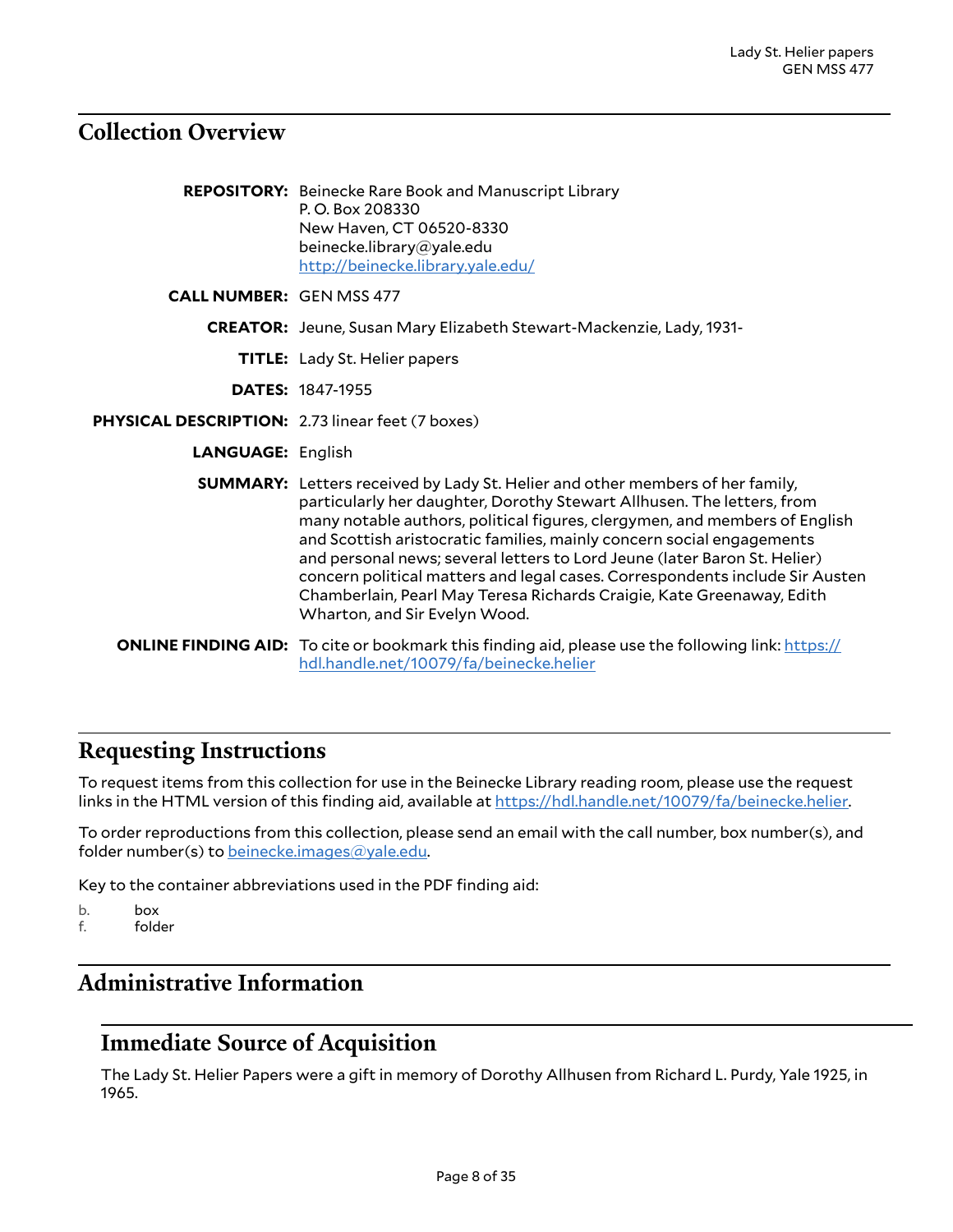# <span id="page-8-0"></span>**Conditions Governing Access**

The materials are open for research.

# <span id="page-8-1"></span>**Conditions Governing Use**

The Lady St. Helier Papers are the physical property of the Beinecke Rare Book and Manuscript Library, Yale University. Literary rights, including copyright, belong to the authors or their legal heirs and assigns. For further information, consult the appropriate curator.

# <span id="page-8-2"></span>**Preferred Citation**

Lady St. Helier Papers. General Collection of Books and Manuscripts. Beinecke Rare Book and Manuscript Library, Yale University.

# <span id="page-8-3"></span>**Processing Information**

This finding aid was produced from a previously existing card set in the Manuscripts Catalog, or from another inventory. All pertinent bibliographical information has been retained. If the collection also contains unlisted or unsorted material, this has been noted in the box-and-folder list.

# <span id="page-8-4"></span>**Scope and Contents**

The Lady St. Helier Papers consist primarily of social and personal letters received by Susan Mary Elizabeth Stewart-Mackenzie, Lady St. Helier, and one of her daughters, Dorothy Stewart Allhusen. There are also some letters to Francis Henry Jeune, Baron St. Helier; Lady St. Helier's other daughter, Marjorie Fremantle Brodrick, Lady Midleton, and her husband, William St. John Fremantle Brodrick, the Earl of Midleton; and a few other recipients.

The collection has been organized into one series, *[Correspondence](#page-9-1)* , arranged alphabetically by author, and spans the years 1847-1955, with the bulk of the material dating from between 1885 and 1915.

While in most cases the number of letters under a given correspondent is ten or fewer, there are more substantial groups of letters from several individuals, including Sir Austen Chamberlain (27), Pearl May Teresa Richards Craigie (62), Kate Greenaway (126), Sir Henry Thompson (110), Bishop James Edward Welldon (49), Edith Wharton (38), and Sir Evelyn Wood (82). The correspondence is mainly social in nature and concerns invitations, parties, country houses, and entertainments. Some letters to Baron St. Helier concern politics and legal cases, including those by Viscount Alverstone, William Gladstone, and the Earl of Balfour.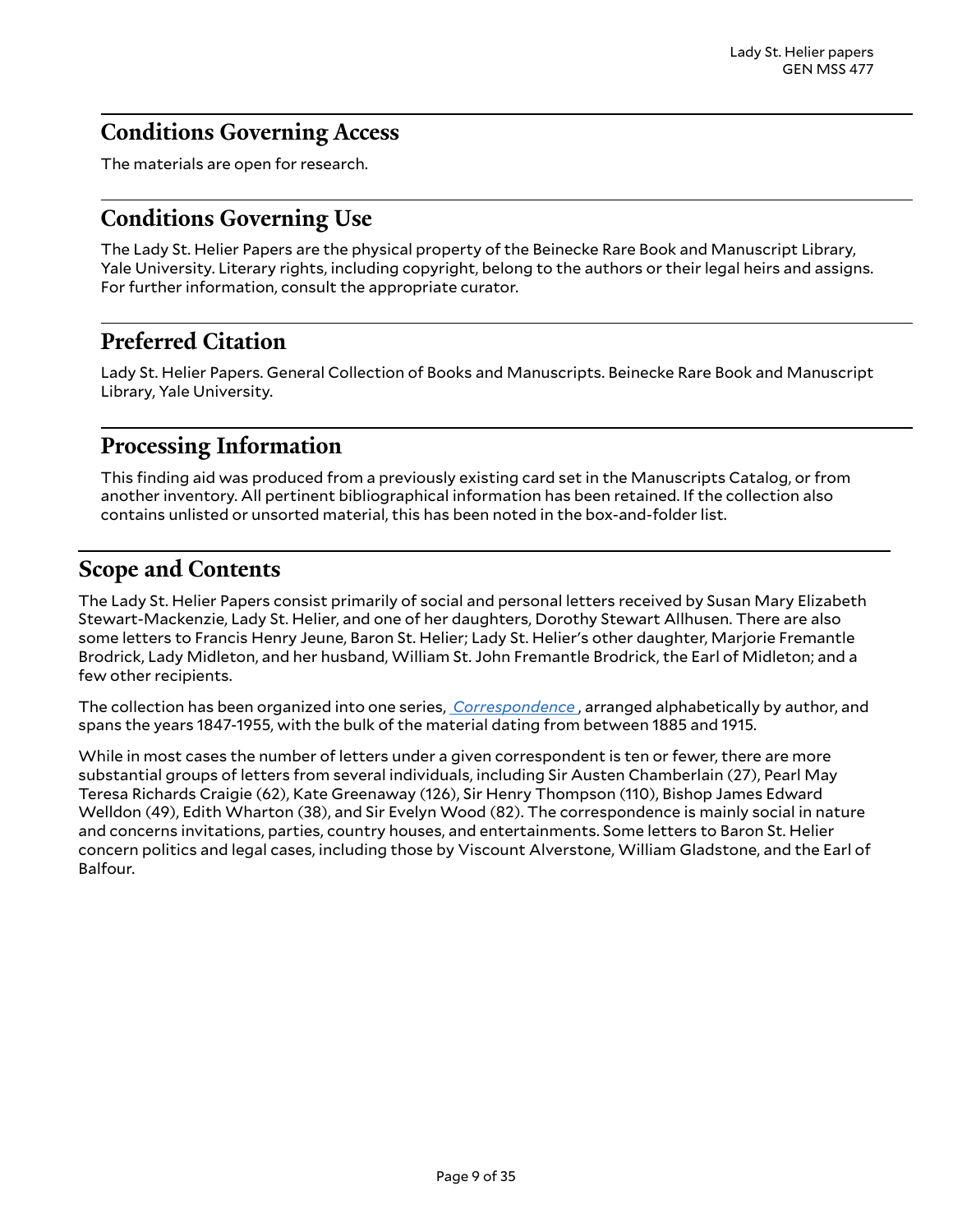# <span id="page-9-1"></span><span id="page-9-0"></span>**Collection Contents Correspondence**

<span id="page-9-12"></span><span id="page-9-11"></span><span id="page-9-10"></span><span id="page-9-9"></span><span id="page-9-8"></span><span id="page-9-7"></span><span id="page-9-6"></span><span id="page-9-5"></span><span id="page-9-4"></span><span id="page-9-3"></span><span id="page-9-2"></span>

|             | ACTON, JOHN EMERICH EDWARD DAHLBERG ACTON, BARON                |             |
|-------------|-----------------------------------------------------------------|-------------|
| b. 1, f. 1  | ALS to Lady St. Helier                                          | n.d.        |
|             | ADDERLEY, J. G. (JAMES GRANVILLE)                               |             |
| b. 1, f. 2  | ALS to Dorothy Stanley Allhusen                                 | n.d.        |
|             | AIDÉ, HAMILTON                                                  |             |
| b. 1, f. 3  | ALS to Lady St. Helier                                          | n.d.        |
| b. 1, f. 4  | ALS to Dorothy Stanley Allhusen                                 | n.d.        |
|             | ALEXANDRA, QUEEN CONSORT OF EDWARD VII                          |             |
| b. 1, f. 5  | ALS to Lady St. Helier                                          | 1911 Jul 11 |
|             | ALVERSTONE, RICHARD EVERARD WEBSTER, VISCOUNT                   |             |
| b. 1, f. 6  | ALS to Baron St. Helier                                         | 1888 Feb 2  |
|             | ANDERSON, PERCY                                                 |             |
| b. 1, f. 7  | ALS to Dorothy Stanley Allhusen                                 | 1918 Aug 26 |
|             | ARNIM, ELIZABETH VON                                            |             |
|             | See: Countess Mary Annette Beauchamp Russell, Box 5, folder 327 |             |
|             | ARNOLD-FOSTER, H.O. (HUGH OAKELEY)                              |             |
| b. 1, f. 8  | ALS to Lady St. Helier                                          | 1903 Oct 11 |
|             | ASHBURNE, EDWARD GIBSON                                         |             |
| b. 1, f. 9  | ALS to Lady St. Helier                                          | n.d.        |
| b. 1, f. 10 | ALS to Baron St. Helier                                         | 1889 Mar 13 |
|             | ATHERTON, GERTRUDE FRANKLIN HORn                                |             |
| b. 1, f. 11 | 3 ALS to Lady St. Helier                                        | n.d.        |
| b. 1, f. 12 | ALS to Dorothy Stanley Allhusen                                 | n.d.        |
|             | AUSTIN, ALFRED, SIR                                             |             |
| b. 1, f. 13 | ALS to Baron St. Helier                                         | 1895 Jun 5  |
| b. 1, f. 14 | ALS to Lady St. Helier                                          | 1896 Jul 22 |
| b. 1, f. 15 | ALS to "Madeleine and Dorothy"                                  | 1891 Mar 10 |
| b. 1, f. 16 | 3 ALS to Dorothy Stanley Allhusen                               | 1896        |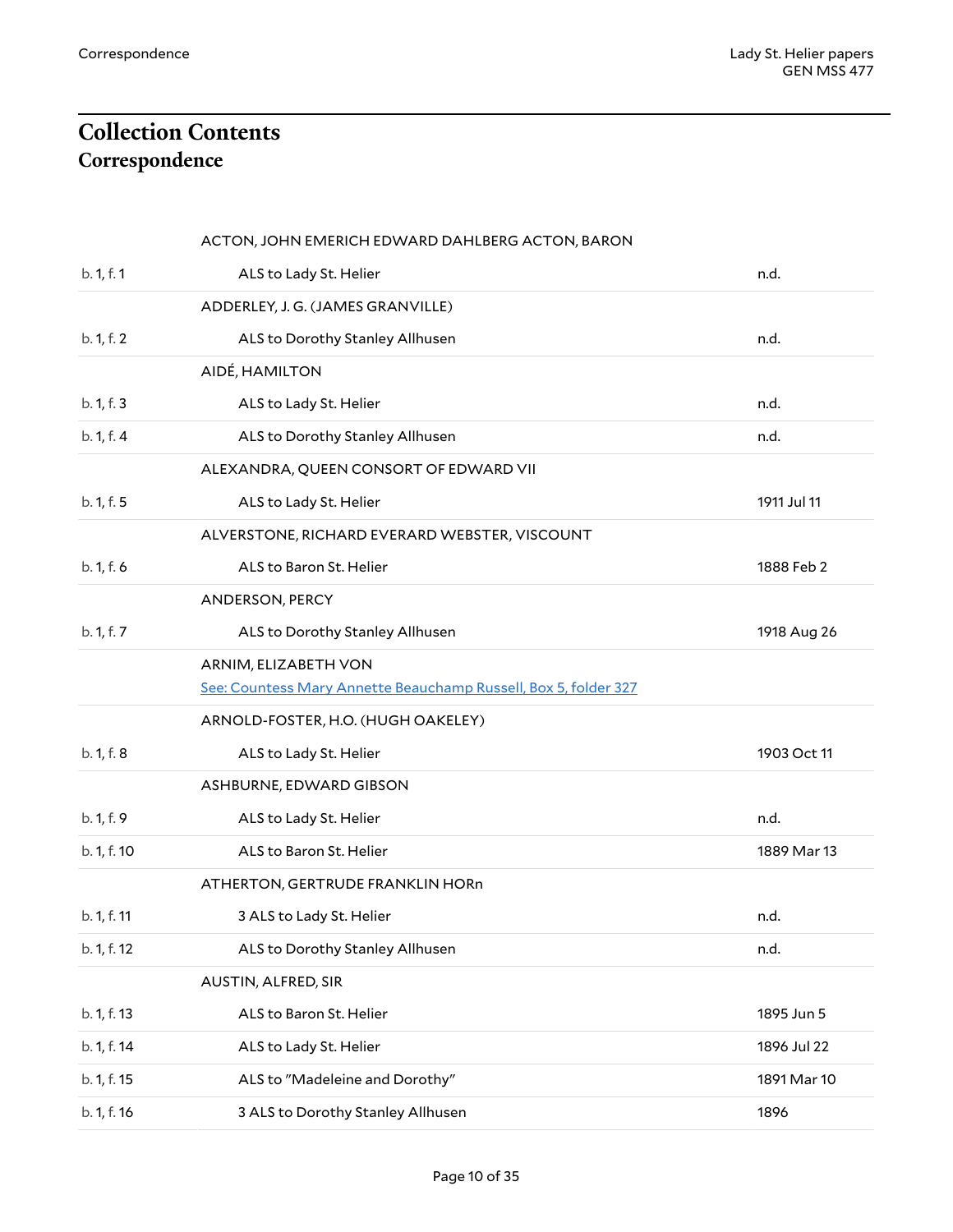### <span id="page-10-1"></span><span id="page-10-0"></span>AUSTIN, ALFRED, SIR (continued)

<span id="page-10-11"></span><span id="page-10-10"></span><span id="page-10-9"></span><span id="page-10-8"></span><span id="page-10-7"></span><span id="page-10-6"></span><span id="page-10-5"></span><span id="page-10-4"></span><span id="page-10-3"></span><span id="page-10-2"></span>

| b. 1, f. 17 | AMS, "To Dorothy Stanley, on the Eve of her Marriage": sonnet | 1896 Jul         |
|-------------|---------------------------------------------------------------|------------------|
|             | AVEBURY, JOHN LUBBOCK                                         |                  |
| b. 1, f. 18 | ALS to Lady St. Helier                                        | 1904 Dec 29      |
|             | <b>BAGOT, RICHARD</b>                                         |                  |
| b. 1, f. 19 | ALS to Lady St. Helier                                        | 1917 Jun 28      |
|             | BALFOUR, ARTHUR JAMES BALFOUR, EARL OF                        |                  |
| b. 1, f. 20 | ALS to Baron St. Helier                                       | 1902 Jul 15      |
| b. 1, f. 21 | ALS to "My dear Sr. John"                                     | n.d.             |
|             | BANCROFT, MARIE EFFIE, LADY                                   |                  |
| b. 1, f. 22 | ALS to Lady St. Helier                                        | [1896] May 21    |
|             | BARRIE, J. M. (JAMES MATTHEW), SIR                            |                  |
| b. 1, f. 23 | 6 ALS to Lady St. Helier                                      | 1913, n.d.       |
| b. 1, f. 24 | 5 ALS to Dorothy Stanley Allhusen                             | 1894, 1915, n.d. |
|             | <b>BAYARD, THOMAS FRANCIS</b>                                 |                  |
| b. 1, f. 25 | ALS to Dorothy Stanley Allhusen                               | 1894 Sep 9       |
|             | BEERBOHM, MAX, SIR                                            |                  |
| b. 1, f. 26 | ALS to Dorothy Stanley Allhusen                               | 1911 May 23      |
|             | <b>BENNETT, ARNOLD</b>                                        |                  |
| b. 1, f. 27 | TLS to Dorothy Stanley Allhusen                               | 1916 Feb 5       |
|             | BENSON, EDWARD FREDERIC                                       |                  |
| b. 1, f. 28 | 5 ALS to Lady St. Helier                                      | 1900-01, n.d.    |
| b. 1, f. 29 | 2 ALS to Dorothy Stanley Allhusen                             | n.d.             |
|             | BENSON, EDWARD WHITE, ABP. OF CANTERBURY                      |                  |
| b. 1, f. 30 | ALS to Lady St. Helier                                        | 1891 May 19      |
| b. 1, f. 31 | ALS to Baron St. Helier                                       | 1888 Nov 26      |
|             | <b>BENSON, ROBERT HUGH</b>                                    |                  |
| b. 1, f. 32 | ALS to Dorothy Stanley Allhusen                               | n.d.             |
|             | BERESFORD, CHARLES WILLIAM DE LA POER                         |                  |
| b. 1, f. 33 | 8 ALS to Lady St. Helier                                      | 1895-1910, n.d.  |
| b. 1, f. 34 | ALS to Dorothy Stanley Allhusen                               | 1897 Jan 30      |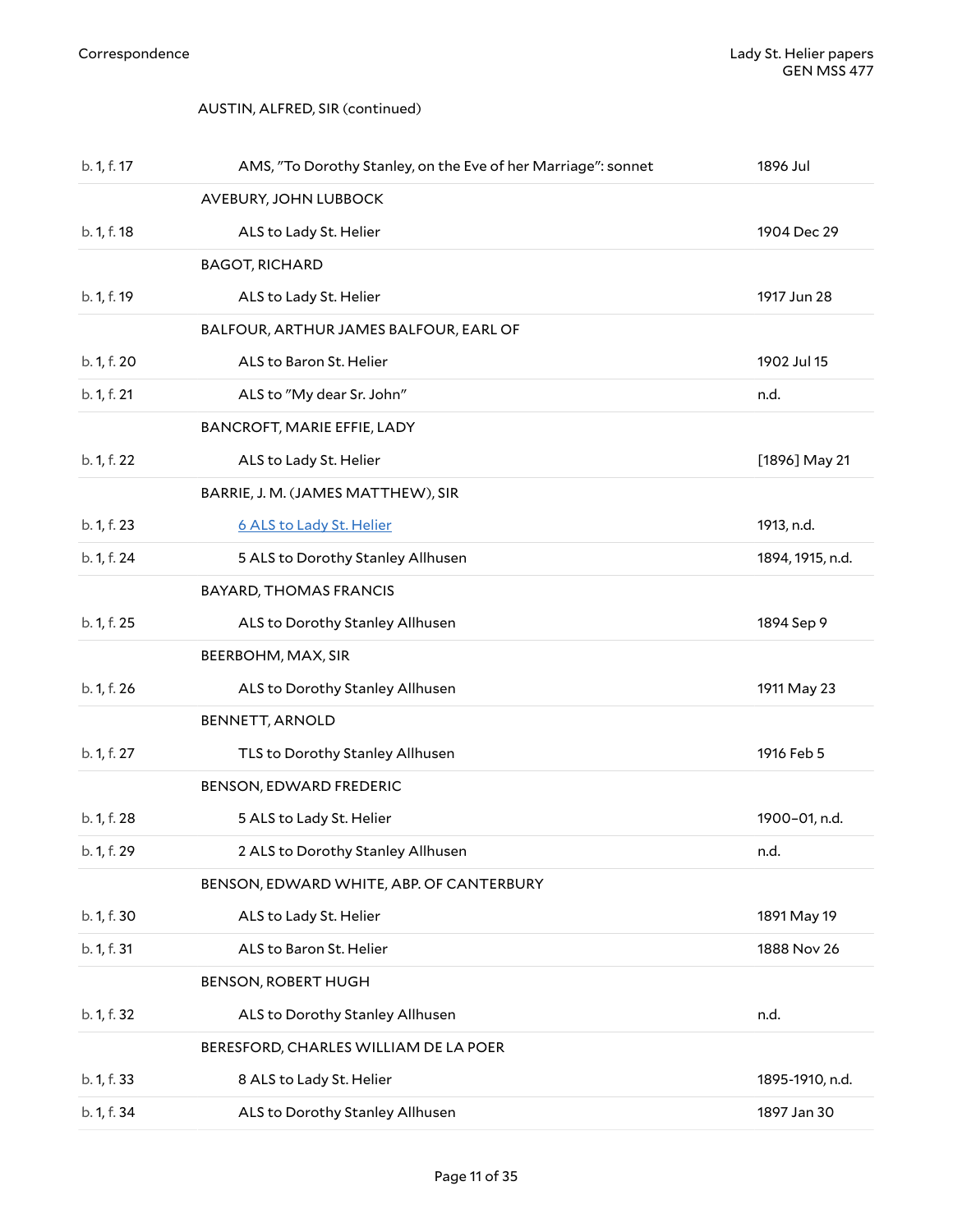### <span id="page-11-1"></span><span id="page-11-0"></span>BERESFORD, CHARLES WILLIAM DE LA POER (continued)

<span id="page-11-13"></span><span id="page-11-12"></span><span id="page-11-11"></span><span id="page-11-10"></span><span id="page-11-9"></span><span id="page-11-8"></span><span id="page-11-7"></span><span id="page-11-6"></span><span id="page-11-5"></span><span id="page-11-4"></span><span id="page-11-3"></span><span id="page-11-2"></span>

| b. 1, f. 35 | ALS to "Madeleine"                            | 1895 Jan 31                           |
|-------------|-----------------------------------------------|---------------------------------------|
|             | BERNARD, JOHN HENRY, ABP. OF DUBLIN           |                                       |
| b. 1, f. 36 | ALS to Dorothy Stanley Allhusen               | 1919 May 24                           |
|             | BERRY, MARY                                   |                                       |
| b. 1, f. 37 | ALS to Mr. Mackenzie                          | 1847 Apr 28                           |
|             | BIRKENHEAD, FREDERICK EDWIN SMITH, EARL OF    |                                       |
| b. 1, f. 38 | ALS to Lady St. Helier                        | 1906 Apr 26                           |
|             | BLACKWOOD, ALGERNON                           |                                       |
| b. 1, f. 39 | ALS to Dorothy Stanley Allhusen               | 1914 May 6                            |
|             | <b>BLAINE, JAMES GILLESPIE</b>                |                                       |
| b. 1, f. 40 | ALS to Lady St. Helier                        | n.y. May 22                           |
|             | BLUMENTHAL, JACQUES                           |                                       |
| b. 1, f. 41 | <b>ALS</b>                                    | to Dorothy<br><b>Stanley Allhusen</b> |
|             | BOULANGER, GEORGES ERNEST JEAN MARIE          |                                       |
| b. 1, f. 42 | ALS to [Lady St. Helier]                      | 1889 May 14                           |
|             | BOWEN, CHARLES SYNGE CHRISTOPHER BOWEN, BARON |                                       |
| b. 1, f. 43 | ALS to Baron St. Helier                       | [1881?] Nov 10                        |
|             | BRADFORD, EDWARD RIDLEY COLBORNE, SIR         |                                       |
| b. 1, f. 44 | ALS to Lady St. Helier                        | 1897 Aug 13                           |
|             | <b>BRADLEY, GEORGE GRANVILLE</b>              |                                       |
| b. 1, f. 45 | ALS to Lady St. Helier                        | 1890 May 8                            |
| b. 1, f. 46 | ALS to Baron St. Helier                       | 1893 Jun 5                            |
| b. 1, f. 47 | ALS to Lord Selbourne                         | 1894 Jun 18                           |
|             | BRAITHWAITE, LILIAN, DAME                     |                                       |
| b. 1, f. 48 | ALS to Dorothy Stanley Allhusen               | n.y. May 4                            |
|             | <b>BRIGHT, JOHN</b>                           |                                       |
| b. 1, f. 49 | ALS to Lady St. Helier                        | 1887 May 23                           |
|             | <b>BROADHURST, HENRY</b>                      |                                       |
| b. 1, f. 50 | ALS to Lady St. Helier                        | 1887 Jan 26                           |
|             | BROUGHAM, HENRY PETER, BARON                  |                                       |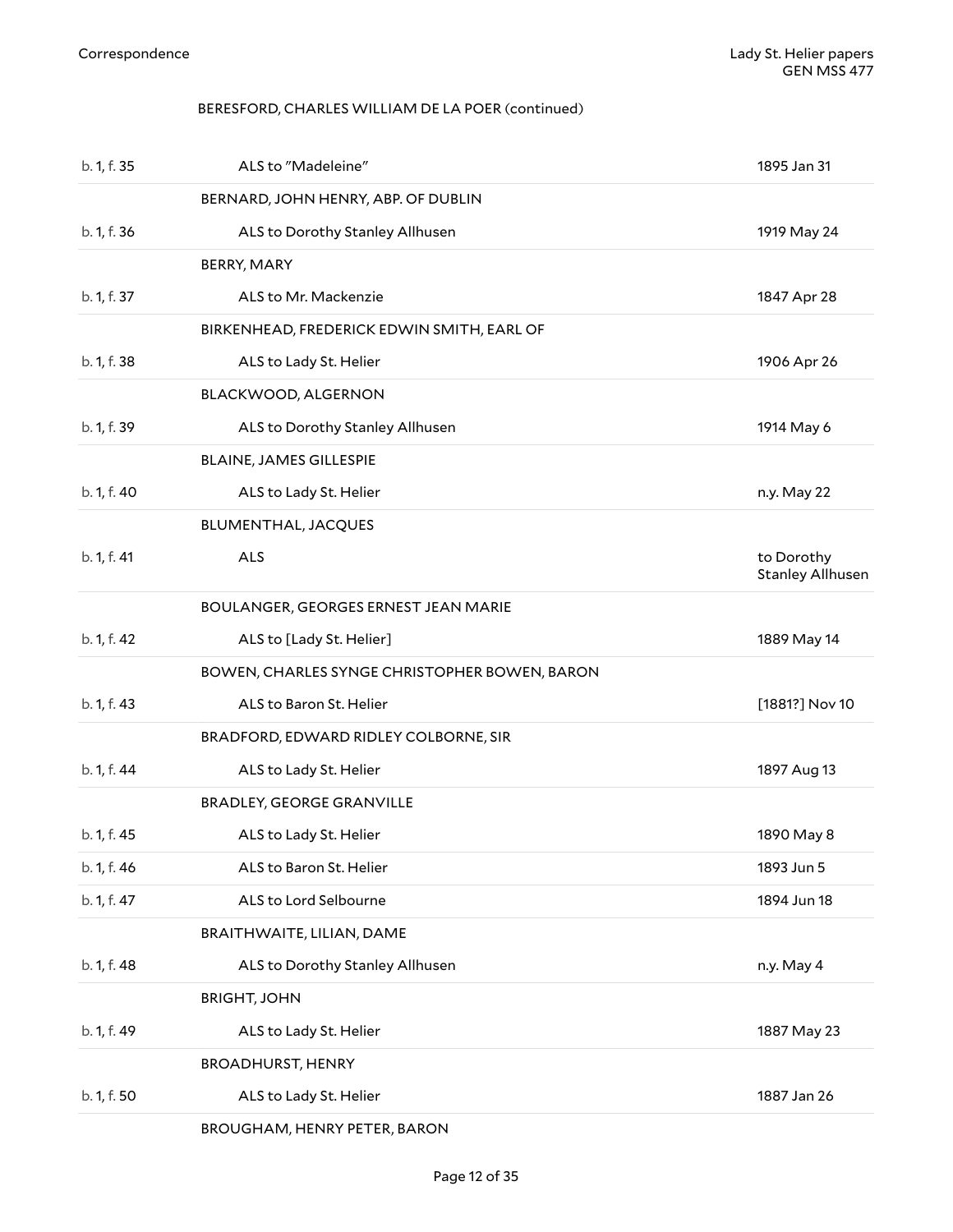### <span id="page-12-1"></span><span id="page-12-0"></span>BROUGHAM, HENRY PETER, BARON (continued)

<span id="page-12-13"></span><span id="page-12-12"></span><span id="page-12-11"></span><span id="page-12-10"></span><span id="page-12-9"></span><span id="page-12-8"></span><span id="page-12-7"></span><span id="page-12-6"></span><span id="page-12-5"></span><span id="page-12-4"></span><span id="page-12-3"></span><span id="page-12-2"></span>

| b. 1, f. 51 | ALS to Baron St. Helier                                            | 1860 Jun 30   |
|-------------|--------------------------------------------------------------------|---------------|
|             | BROUGHTON, JOHN CAM HOBHOUSE, BARON                                |               |
| b. 1, f. 52 | ALS to Mrs. Mackenzie                                              | 1854 Dec 21   |
|             | <b>BROUGHTON, RHODA</b>                                            |               |
| b. 1, f. 53 | 2 ALS to Lady St. Helier                                           |               |
|             | BRYCE, JAMES, VISCOUNT                                             |               |
| b. 1, f. 54 | ALS to Lady St. Helier                                             | [1905] Apr 27 |
|             | <b>BULLER, CHARLES</b>                                             |               |
| b. 1, f. 55 | ALS to "My Dear Stanley"                                           | 1848 Feb 13   |
|             | BULLER, REDVERS HENRY, SIR                                         |               |
| b. 1, f. 56 | 3 ALS to "My dear Brodrick"                                        | 1892, n.d.    |
|             | BURDETT-COUTTS, ANGELA GEORGINA, BARONESS                          |               |
| b. 1, f. 57 | ALS to Lady St. Helier                                             | 1896 Feb 9    |
|             | BURNAND, FRANCIS COWLEY, SIR                                       |               |
| b. 1, f. 58 | ALS to Lady St. Helier                                             | n.d.          |
|             | <b>BURNETT, FRANCES HODGSON</b>                                    |               |
| b. 1, f. 59 | <b>ALS to Lady St. Helier</b>                                      | n.d.          |
|             | BUTLER, AGNATA FRANCES RAMSAY                                      |               |
| b. 1, f. 60 | ALS to Lady St. Helier                                             | n.y. Apr 18   |
|             | BUTLER, HENRY MONTAGU                                              |               |
| b. 1, f. 61 | 2 ALS to Lady St. Helier                                           | 1905, 1916    |
| b. 1, f. 62 | 2 ALS to Baron St. Helier                                          | 1886, 1897    |
| b. 1, f. 63 | ALS to Lord Midleton                                               | 1914 Mar 11   |
|             | CAMBON, PAUL                                                       |               |
| b. 1, f. 64 | ALS to Lady St. Helier                                             | 1915 Feb 11   |
|             | CARNARVON, HENRY HOWARD MOLYNEUX, EARL OF                          |               |
| b. 1, f. 65 | 5 ALS to Baron St. Helier                                          | 1886-89       |
|             | CARNOCK, ARTHUR NICOLSON, BARON                                    |               |
| b. 1, f. 66 | TLS in the third person to Austin Lee, concerning Dorothy Allhusen | 1915 Feb 16   |
|             | CARSON, EDWARD HENRY, BARON                                        |               |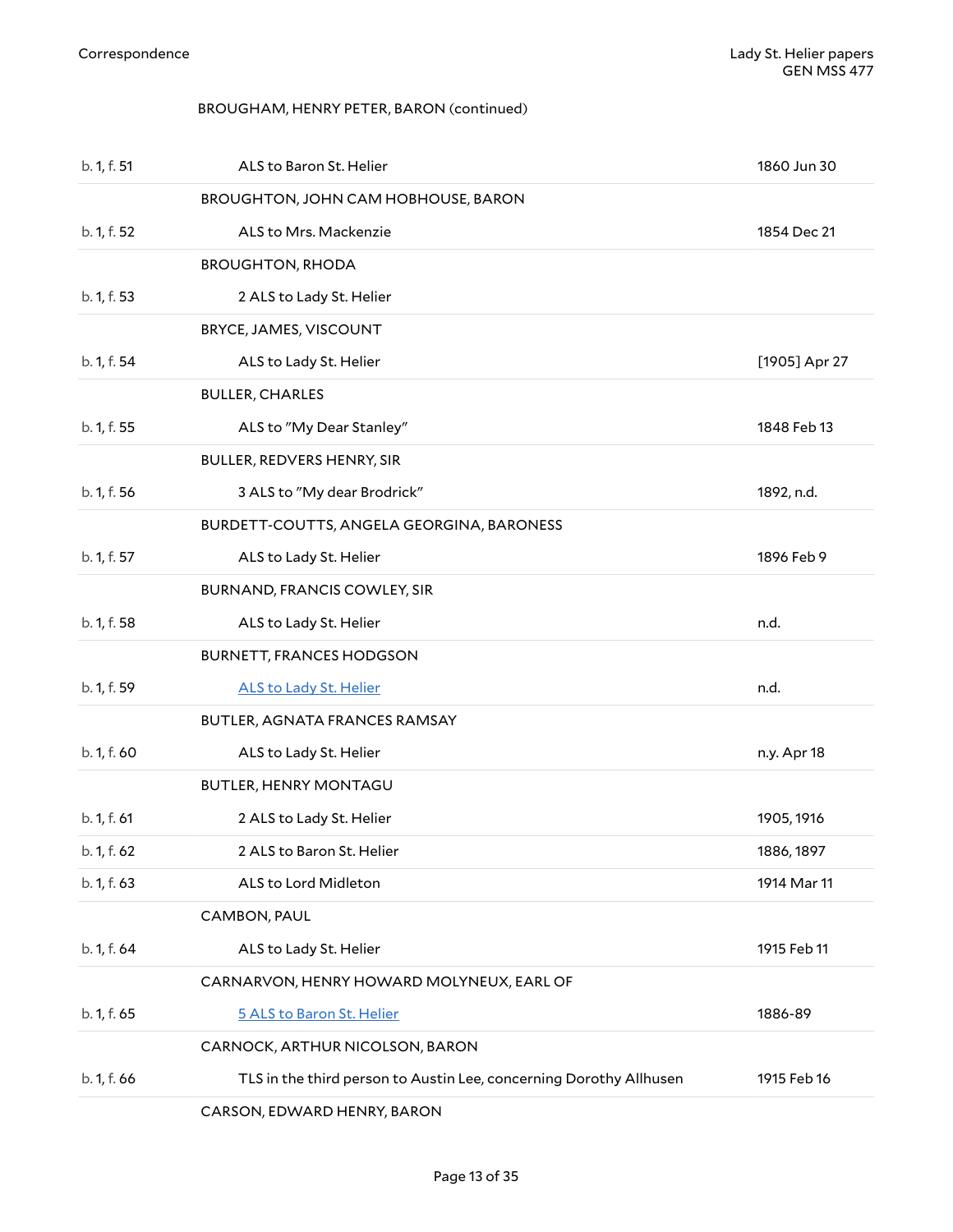### <span id="page-13-0"></span>CARSON, EDWARD HENRY, BARON (continued)

<span id="page-13-10"></span><span id="page-13-9"></span><span id="page-13-8"></span><span id="page-13-7"></span><span id="page-13-6"></span><span id="page-13-5"></span><span id="page-13-4"></span><span id="page-13-3"></span><span id="page-13-2"></span><span id="page-13-1"></span>

| b. 1, f. 67 | ALS to Lady St. Helier                  | n.d.            |
|-------------|-----------------------------------------|-----------------|
| b. 1, f. 68 | 8 ALS to Dorothy Stanley Allhusen       | 1900-09, n.d.   |
|             | CHAMBERLAIN, AUSTEN, SIR                |                 |
| b. 1, f. 69 | 8 ALS to Lady St. Helier                | 1898-1919       |
| b. 1, f. 70 | 17 ALS to Dorothy Stanley Allhusen      | 1897-1906, n.d. |
| b. 1, f. 71 | 2 ALS to Mrs. Brodrick                  | n.d.            |
|             | CHAMBERLAIN, JOSEPH                     |                 |
| b. 1, f. 72 | 10 ALS to Lady St. Helier               | 1885-1909       |
| b. 1, f. 73 | 6 ALS to St. John Brodrick              | 1897-1901       |
|             | <b>CHAMBERS, ELSIE</b>                  |                 |
| b. 1, f. 74 | ALS to Lady St. Helier                  | n.d.            |
|             | CHAPLIN, ----                           |                 |
| b. 2, f. 75 | <b>ALS to Dorothy Stanley Allhusen</b>  | 1910 Oct 27     |
|             | CHURCHILL, CLEMENTINE OGILVIE, LADY     |                 |
| b. 2, f. 76 | ALS to Dorothy Stanley Allhusen         | 1954 Aug 9      |
|             | CHURCHILL, ODETTE MARIE CELINE          |                 |
| b. 2, f. 77 | ALS and TLS to Dorothy Stanley Allhusen | 1949            |
|             | CLIFFORD, LUCY JANE                     |                 |
| b. 2, f. 78 | ALS to Lady St. Helier                  | n.d.            |
| b. 2, f. 79 | 7 ALS to Dorothy Stanley Allhusen       | 1904-1911, n.d. |
|             | COLERIDGE, JOHN DUKE COLERIDGE, BARON   |                 |
| b. 2, f. 80 | 5 ALS to Lady St. Helier                | 1884-91, n.d.   |
| b. 2, f. 81 | 2 ALS to Baron St. Helier               | 1883-88         |
|             | <b>COLLIER, PRICE</b>                   |                 |
| b. 2, f. 82 | ALS to Dorothy Stanley Allhusen         | 1913 Jul 5      |
|             | COLLINGS, JESSE                         |                 |
| b. 2, f. 83 | ALS to Lady St. Helier                  | n.d.            |
| b. 2, f. 84 | ALS to Dorothy Stanley Allhusen         | n.d.            |
|             | COLVIN, SIDNEY, SIR                     |                 |
| b. 2, f. 85 | ALS to Dorothy Stanley Allhusen         | 1903 Aug 23     |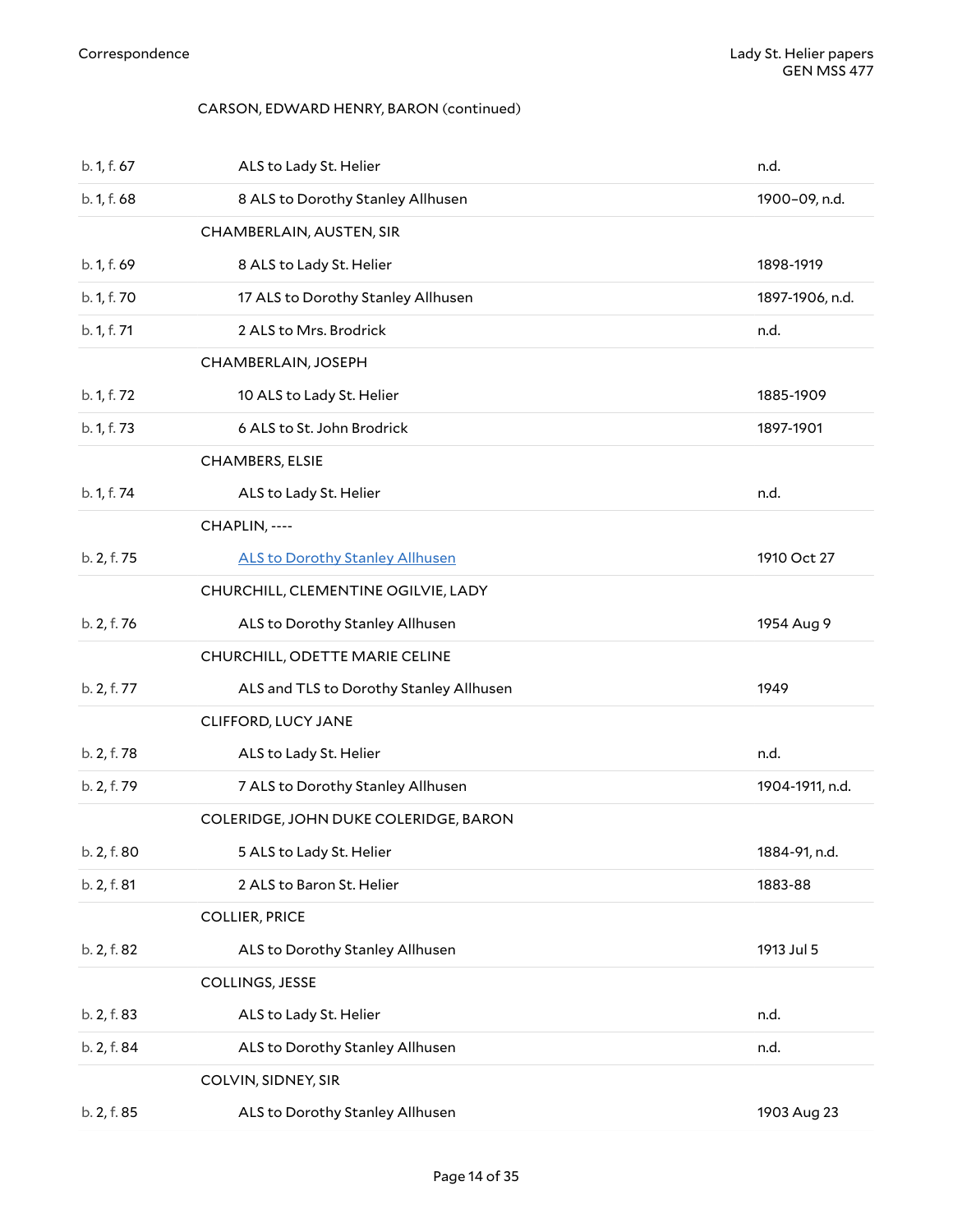<span id="page-14-13"></span><span id="page-14-12"></span><span id="page-14-11"></span><span id="page-14-10"></span><span id="page-14-9"></span><span id="page-14-8"></span><span id="page-14-7"></span><span id="page-14-6"></span><span id="page-14-5"></span><span id="page-14-4"></span><span id="page-14-3"></span><span id="page-14-2"></span><span id="page-14-1"></span><span id="page-14-0"></span>

|                | COOPER, EDWARD HERBERT                                  |                 |
|----------------|---------------------------------------------------------|-----------------|
| b. 2, f. 86    | 2 ALS and 2 TLS to Dorothy Stanley Allhusen             | 1908, n.d.      |
|                | CORELLI, MARIE                                          |                 |
| b. 2, f. 87    | ALS to Lady St. Helier                                  | 1896 Apr 12     |
|                | COWANS, JOHN STEVEN, SIR                                |                 |
| b. 2, f. 88    | TLS to Lady St. Helier                                  | 1917 May 23     |
|                | COWIE, LAURA                                            |                 |
| b. 2, f. 89    | To "M. Solano"                                          | [1910?]         |
|                | CRAIGIE, PEARL MARY TERESA RICHARDS                     |                 |
| b. 2, f. 90    | 3 ALS to Lady St. Helier                                | 1899, n.d.      |
| b. 2, f. 91    | ALS to Baron St. Helier                                 | 1899 Mar 10     |
| b. 2, f. 92-93 | 57 ALS to Dorothy Stanley Allhusen                      | 1898-1905, n.d. |
| b. 2, f. 94    | ALS to Madeleine                                        | n.d.            |
|                | CRAIK, HENRY, SIR                                       |                 |
| b. 2, f. 95    | ALS to Dorothy Stanley Allhusen                         | 1912 Jul 21     |
|                | CRANBROOK, GATHORNE GATHORNE-HARDY, EARL OF             |                 |
| b. 2, f. 96    | ALS to Lady St. Helier                                  | 1891 Feb 18     |
|                | CREIGHTON, M. (MANDELL), BP. OF LONDON                  |                 |
| b. 2, f. 97    | ALS to Baron St. Helier                                 | 1896 Nov 11     |
|                | CREWE, ROBERT OFFLEY ASHBURTON CREWE-MILNES, MARQUIS OF |                 |
| b. 2, f. 98    | ALS to Lady St. Helier                                  | 1915 Aug 26     |
|                | CRICHTON-BROWNE, JAMES, SIR                             |                 |
| b. 2, f. 99    | ALS to "Mr. Jones"                                      | 1894 Mar 13     |
|                | CROMER, EVELYN BARING, EARL OF                          |                 |
| b. 2, f. 100   | ALS to Lady St. Helier                                  | n.d.            |
| b. 2, f. 101   | ALS to "My dear Brodrick"                               | 1900 Sep 2      |
|                | CROSS, RICHARD ASSHETON, VISCOUNT                       |                 |
| b. 2, f. 102   | ALS to Lady St. Helier                                  | 1884            |
|                | CURZON, GEORGE NATHANIEL CURZON, MARQUIS OF             |                 |
| b. 2, f. 103   | ALS to Dorothy Stanley Allhusen                         | n.d.            |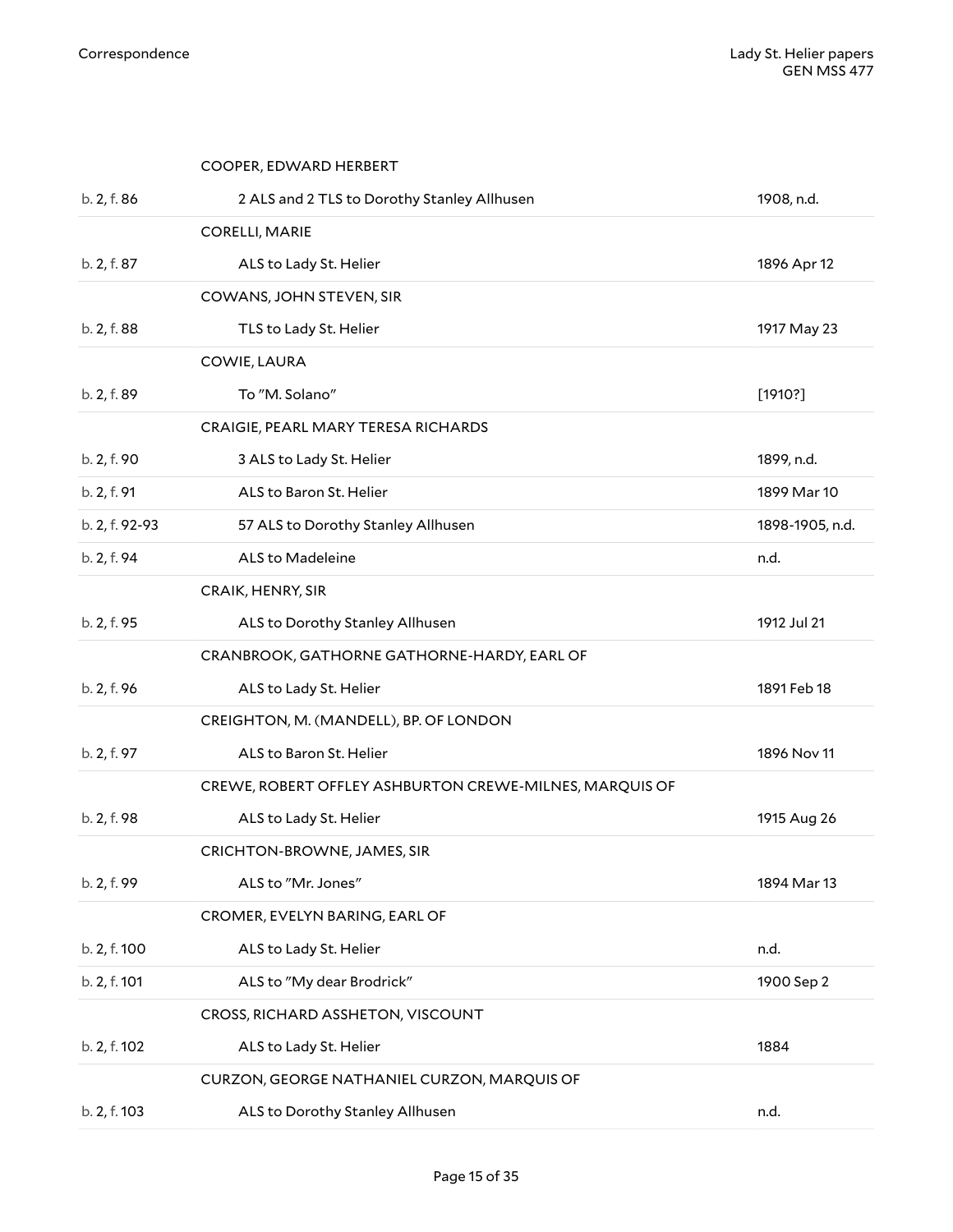<span id="page-15-6"></span><span id="page-15-5"></span><span id="page-15-4"></span><span id="page-15-3"></span><span id="page-15-2"></span><span id="page-15-1"></span><span id="page-15-0"></span>

|              | DASENT, GEORGE WEBBE, SIR                      |                 |
|--------------|------------------------------------------------|-----------------|
| b. 2, f. 104 | ALS to Lady St. Helier                         | 1891, n.d.      |
|              | DAVIDSON, RANDALL THOMAS, ABP. OF CANTERBURY   |                 |
| b. 2, f. 105 | TLS to Lady St. Helier                         | 1914 Jun 18     |
| b. 2, f. 106 | 2 ALS to Lady Midleton                         | 1909, n.d.      |
|              | DAVIS, RICHARD HARDING                         |                 |
| b. 2, f. 107 | ALS to Lady St. Helier                         | n.d.            |
|              | DAVITT, MICHAEL                                |                 |
| b. 2, f. 108 | ALS to Lady St. Helier                         | n.d.            |
|              | DAWKINS, CLINTON EDWARD, SIR                   |                 |
| b. 2, f. 109 | ALS to Lady Midleton                           | 1903 Oct 6      |
|              | DELYSIA, ALICE                                 |                 |
| b. 2, f. 110 | TLS to Dorothy Stanley Allhusen                | 1916 Jul 14     |
|              | DEPEW, CHAUNCEY MITCHELL                       |                 |
| b. 2, f. 111 | ALS to Lady St. Helier                         | 1894 Jul 28     |
|              | DERBY, FREDERICK ARTHUR STANLEY, EARL OF       |                 |
| b. 2, f. 112 | ALS to Lady St. Helier                         | n.d.            |
|              | DEVONSHIRE, SPENCER COMPTON CAVENDISH, DUKE OF |                 |
| b. 2, f. 113 | 2 ALS to Lady St. Helier                       | 1888, 1898      |
|              | DICKSEE, FRANCIS BERNARD                       |                 |
| b. 2, f. 114 | ALS to Lady St. Helier                         | n.d.            |
|              | DILKE, CHARLES WENTWORTH, SIR                  |                 |
| b. 2, f. 115 | 2 ALS to Baron St. Helier                      | n.d.            |
|              | DILLON, JOHN                                   |                 |
| b. 2, f. 116 | ALS to Lady St. Helier                         | n.d.            |
|              | DOYLE, ARTHUR CONAN, SIR                       |                 |
| b. 2, f. 117 | 6 ALS to Lady St. Helier                       | 1897-1900, n.d. |
|              | DU CHAILLU, PAUL B. (PAUL BELLONI)             |                 |
| b. 2, f. 118 | ALS to Dorothy Stanley Allhusen                | 1895 Aug 9      |
|              |                                                |                 |

<span id="page-15-14"></span><span id="page-15-13"></span><span id="page-15-12"></span><span id="page-15-11"></span><span id="page-15-10"></span><span id="page-15-9"></span><span id="page-15-8"></span><span id="page-15-7"></span>DUFFERIN AND AVA, FREDERICK TEMPLE BLACKWOOD, MARQUIS OF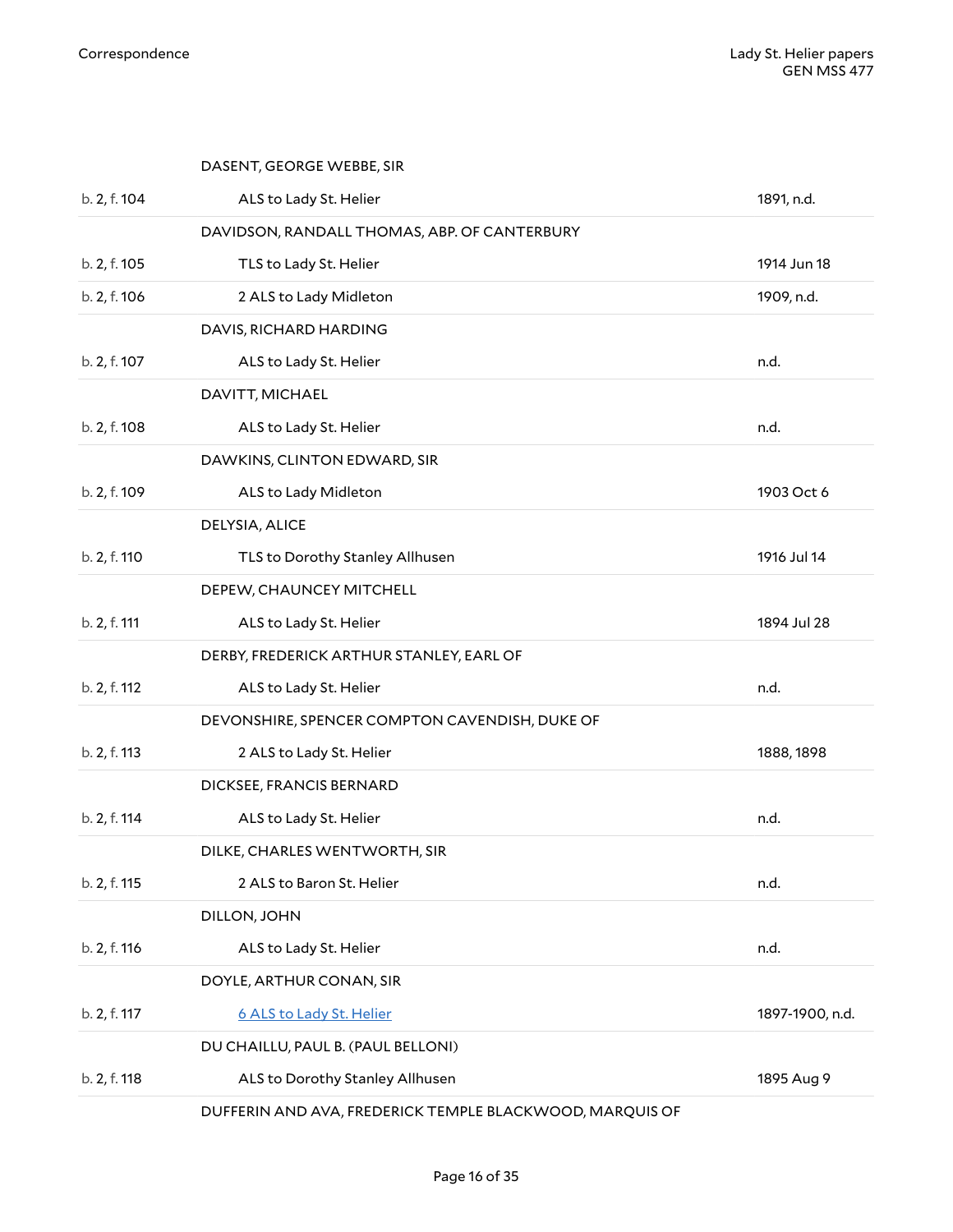### DUFFERIN AND AVA, FREDERICK TEMPLE BLACKWOOD, MARQUIS OF (continued)

<span id="page-16-11"></span><span id="page-16-10"></span><span id="page-16-9"></span><span id="page-16-8"></span><span id="page-16-7"></span><span id="page-16-6"></span><span id="page-16-5"></span><span id="page-16-4"></span><span id="page-16-3"></span><span id="page-16-2"></span><span id="page-16-1"></span><span id="page-16-0"></span>

| b. 2, f. 119 | ALS and TLS to Lady St. Helier                                                        | 1901, n.d.  |
|--------------|---------------------------------------------------------------------------------------|-------------|
| b. 2, f. 120 | ALS to Baron St. Helier<br>Accompanied by typescript copy of letter to his son, Basil | 1895 Nov 18 |
| b. 2, f. 121 | ALS and 8 TLS to Dorothy Stanley Allhusen                                             | 1901        |
| b. 2, f. 122 | ALS to Madeleine                                                                      | n.d.        |
| b. 2, f. 123 | ALS to Lady Midleton                                                                  | n.d.        |
|              | DUMAURIER, GERALD, SIR                                                                |             |
| b. 2, f. 124 | ALS to Lady St. Helier                                                                | n.d.        |
|              | DUNDONALD, DOUGLAS MACKINNON HAMILTON COCHRANE, EARL OF                               |             |
| b. 2, f. 125 | ALS to Baron St. Helier                                                               | 1889 Sep 26 |
|              | ELCHO, HUGH FRANCIS WEMYSS, LORD                                                      |             |
| b. 2, f. 126 | AL fragment to unidentified                                                           | n.d.        |
|              | ELY, JANE HOPE-VERE LOFTUS, MARCHIONESS OF                                            |             |
| b. 2, f. 127 | ALS to "My dearest Julia"                                                             | n.d.        |
|              | FAWCETT, MILLICENT GARRETT, DAME                                                      |             |
| b. 2, f. 128 | 3 ALS to Lady St. Helier                                                              | 1894, n.d.  |
|              | FINLAY, ROBERT BANNATYNE FINLAY, VISCOUNT                                             |             |
| b. 2, f. 129 | 2 ALS to Lady St. Helier                                                              | 1916, 1917  |
|              | FORBES-ROBERTSON, JOHNSTON, SIR                                                       |             |
| b. 2, f. 130 | 2 ALS to Dorothy Stanley Allhusen                                                     | 1905, 1914  |
|              | FORD, HENRY JUSTICE                                                                   |             |
| b. 2, f. 131 | AL fragment to unidentified                                                           | n.d.        |
|              | FORSTER, W. E. (WILLIAM EDWARD)                                                       |             |
| b. 2, f. 132 | <b>ALS to Lady St. Helier</b>                                                         | n.d.        |
| b. 2, f. 133 | <b>ALS to Baron St. Helier</b>                                                        | 1885 Mar 24 |
|              | FORTESCUE, JOHN WILLIAM, SIR                                                          |             |
| b. 2, f. 134 | ALS to Dorothy Stanley Allhusen                                                       | 1911 Jun 18 |
|              | FOSTER, MICHAEL, SIR                                                                  |             |
| b. 2, f. 135 | ALS to Lady St. Helier                                                                | 1900 Feb 10 |
|              | FRASER, DONALD                                                                        |             |
| b. 2, f. 136 | ALS to Lady St. Helier ("Mrs. Stanley"                                                | n.d.        |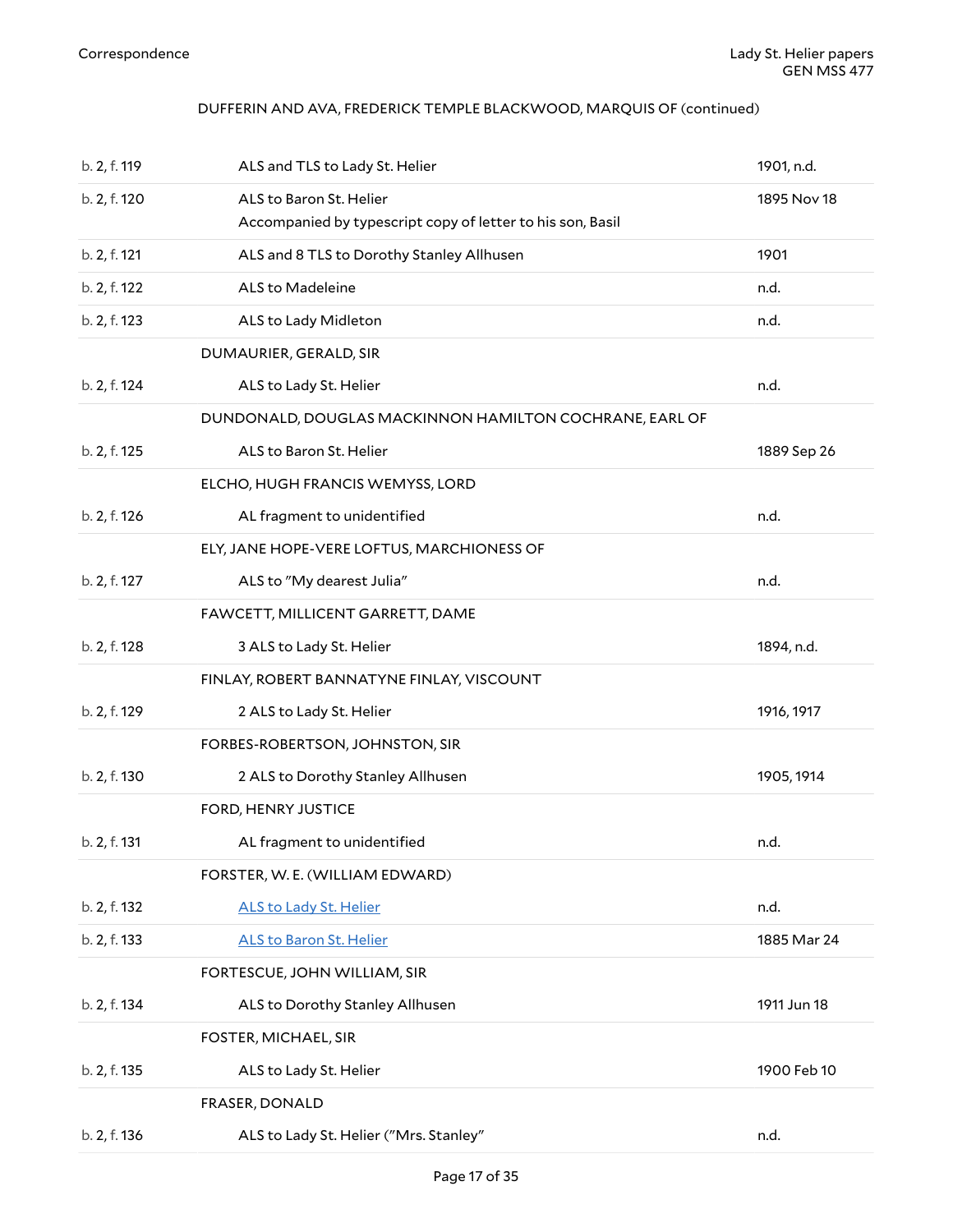<span id="page-17-14"></span><span id="page-17-13"></span><span id="page-17-12"></span><span id="page-17-11"></span><span id="page-17-10"></span><span id="page-17-9"></span><span id="page-17-8"></span><span id="page-17-7"></span><span id="page-17-6"></span><span id="page-17-5"></span><span id="page-17-4"></span><span id="page-17-3"></span><span id="page-17-2"></span><span id="page-17-1"></span><span id="page-17-0"></span>

|              | FREDERICK, CHRISTIAN CHARLES AUGUSTUS, PRINCE                                                             |             |
|--------------|-----------------------------------------------------------------------------------------------------------|-------------|
| b. 2, f. 137 | ALS to Lady St. Helier                                                                                    | 1891 Mar 29 |
| b. 2, f. 138 | 2 ALS to Baron St. Helier                                                                                 | 1885, 1886  |
|              | FRENCH, JOHN DENTON PINKSTONE<br>See: John Denton Pinkstone French, Earl of Ypres, Box 6, folders 433-435 |             |
|              | FRIEDLAENDER, THEKLA                                                                                      |             |
| b. 2, f. 139 | ALS to Lady St. Helier ("Mrs. Stanley")                                                                   | 1881        |
|              | FROUDE, JAMES ANTHONY                                                                                     |             |
| b. 2, f. 140 | 2 ALS to Lady St. Helier                                                                                  | n.d.        |
|              | FURNISS, HARRY                                                                                            |             |
| b. 2, f. 141 | ALS to Lady St. Helier<br>Illustrated in pen and ink.                                                     | 1899 Dec 29 |
|              | GARSTIN, WILLIAM EDMUND, SIR                                                                              |             |
| b. 2, f. 142 | 4 ALS to Dorothy Stanley Allhusen                                                                         | 1912, n.d.  |
|              | GEORGE, SECOND DUKE OF CAMBRIDGE                                                                          |             |
| b. 2, f. 143 | 7 ALS to Lady St. Helier                                                                                  | 1894-1900   |
|              | <b>GEORGE V, KING OF GREAT BRITAIN</b>                                                                    |             |
| b. 2, f. 144 | DS conferring the Order of St. Leopold on Lord Midleton                                                   | 1922 May 18 |
|              | GILL, CHARLES FREDERICK, SIR                                                                              |             |
| b. 2, f. 145 | ALS to Lady St. Helier                                                                                    | 1914 Aug 26 |
|              | <b>GLADSTONE, WILLIAM EWART</b>                                                                           |             |
| b. 2, f. 146 | ALS to Baron St. Helier                                                                                   | 1892 Dec 19 |
|              | GLYN, EDWARD CARR, BP. OF PETERBOROUGH                                                                    |             |
| b. 2, f. 147 | ALS to Baron St. Helier                                                                                   | n.d.        |
|              | <b>GLYN, ELINOR</b>                                                                                       |             |
| b. 2, f. 148 | ALS to Dorothy Stanley Allhusen                                                                           | n.d.        |
|              | GOLDSCHMIDT, OTTO                                                                                         |             |
| b. 2, f. 149 | ALS to Lady St. Helier                                                                                    | 1888 Feb 24 |
|              | <b>GORDON, JANET</b><br>See: Cecil Blanche Fitzgerald Woodham-Smith, Box 6, folder 429                    |             |
|              | GOSCHEN, G. J. (GEORGE JOACHIM), VISCOUNT                                                                 |             |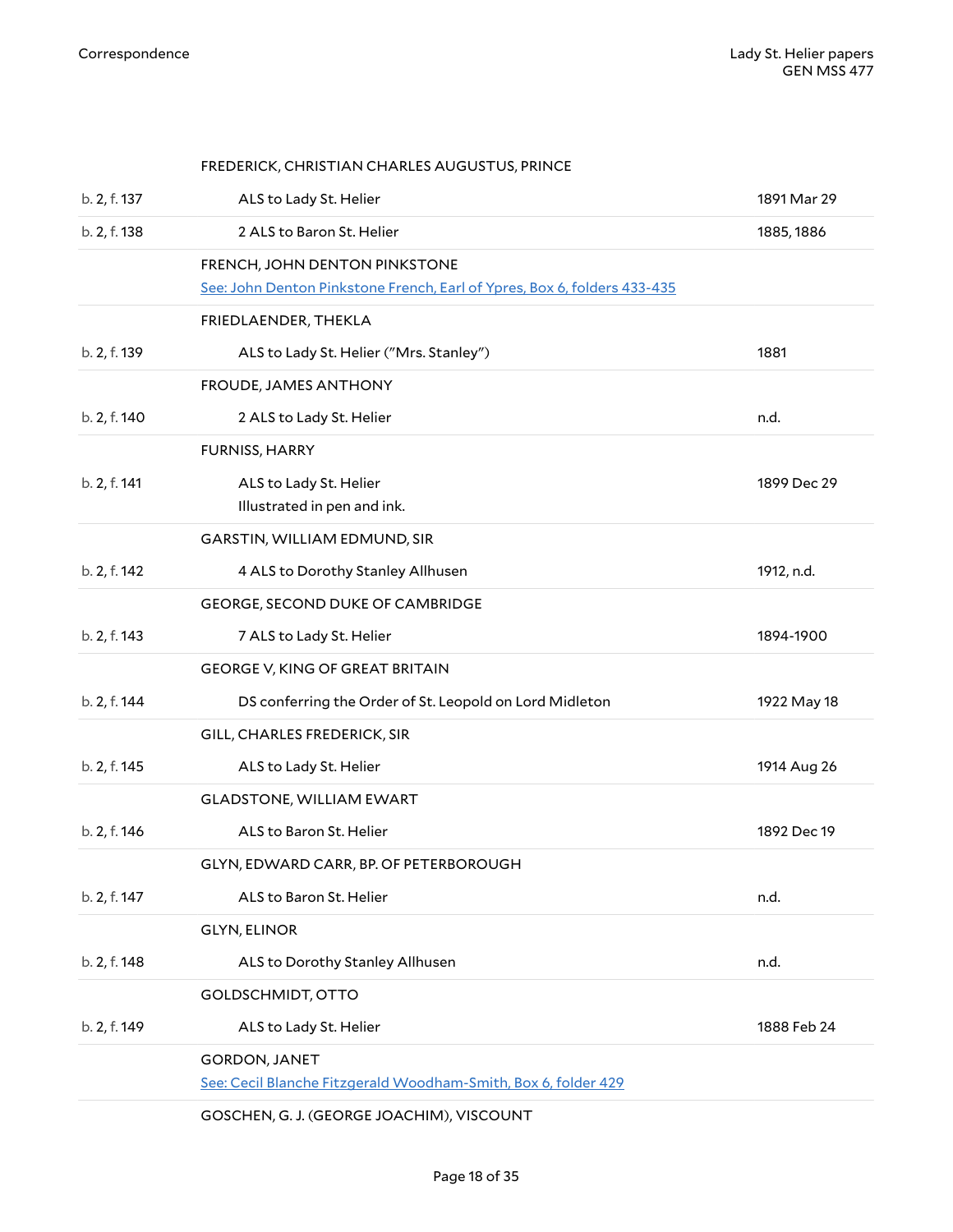### GOSCHEN, G. J. (GEORGE JOACHIM), VISCOUNT (continued)

<span id="page-18-10"></span><span id="page-18-9"></span><span id="page-18-8"></span><span id="page-18-7"></span><span id="page-18-6"></span><span id="page-18-5"></span><span id="page-18-4"></span><span id="page-18-3"></span><span id="page-18-2"></span><span id="page-18-1"></span><span id="page-18-0"></span>

| b. 2, f. 150     | 8 ALS to Lady St. Helier                                     | 1896-1900, n.d. |
|------------------|--------------------------------------------------------------|-----------------|
| b. 2, f. 151     | 2 ALS to Baron St. Helier                                    | n.d.            |
| b. 2, f. 152     | 5 ALS to Dorothy Stamley Allhusen                            | 1897-1900, n.d. |
| b. 2, f. 153     | 2 ALS to "Madeleine and Dorothy"                             | 1890, 1892      |
| b. 2, f. 154     | 4 ALS to "Madeleine"                                         | 1903, n.d.      |
|                  | GOSSE, WILLIAM, SIR                                          |                 |
| b. 3, f. 155     | ALS to Lady St. Helier                                       | 1904 Jan 25     |
| b. 3, f. 156     | 2 ALS to Dorothy Stanley Allhusen                            | 1904, 1915      |
|                  | GOULD, FRANCIS CARRUTHERS, SIR                               |                 |
| b. 3, f. 157     | AL in the third person to Lady St. Helier                    | 1904 Feb 20     |
|                  | <b>GREENAWAY, KATE</b>                                       |                 |
| b. 3, f. 158     | 6 ALS to Lady St. Helier                                     | 1894-98         |
| b. 3, f. 159-166 | 113 ALS to Dorothy Stanley Allhusen<br>2 with illustrations. | 1894-1901       |
| b. 3, f. 167     | 7 ALS to Madeleine Stanley                                   | 1898-99         |
|                  | GREGORY, ISABELLA AUGUSTA, LADY                              |                 |
| b. 3, f. 168     | ALS to Lady St. Helier                                       | n.y. Jun 29     |
|                  | GREGORY, WILLIAM HENRY, SIR                                  |                 |
| b. 3, f. 169     | ALS to Lady St. Helier                                       | n.y. Dec 27     |
|                  | GRENFELL, FRANCIS WALLACE, BARON                             |                 |
| b. 3, f. 170     | ALS to Lady St. Helier                                       | n.y. Jul 8      |
|                  | GREY, ALBERT HENRY GEORGE GREY, EARL                         |                 |
| b. 3, f. 171     | ALS to Madeleine Stanley                                     | 1898 Aug 29     |
|                  | GREY OF FALLODON, EDWARD GREY, VISCOUNT                      |                 |
| b. 3, f. 172     | ALS to Lady St. Helier                                       | 1902 Jan 26     |
|                  | GRIMTHORPE, EDMUND BECKETT, BARON                            |                 |
| b. 3, f. 173     | ALS to Baron St. Helier                                      | 1886 Feb 6      |
| b. 3, f. 174     | ALS to Lady St. Helier                                       | 1891 May 17     |
|                  | <b>GUTHRIE, THOMAS ANSTEY</b>                                |                 |
| b. 3, f. 175     | ALS to Dorothy Stanley Allhusen                              | 1898 Jan 12     |
|                  | HALDANE, R. B. (RICHARD BURDON HALDANE), VISCOUNT            |                 |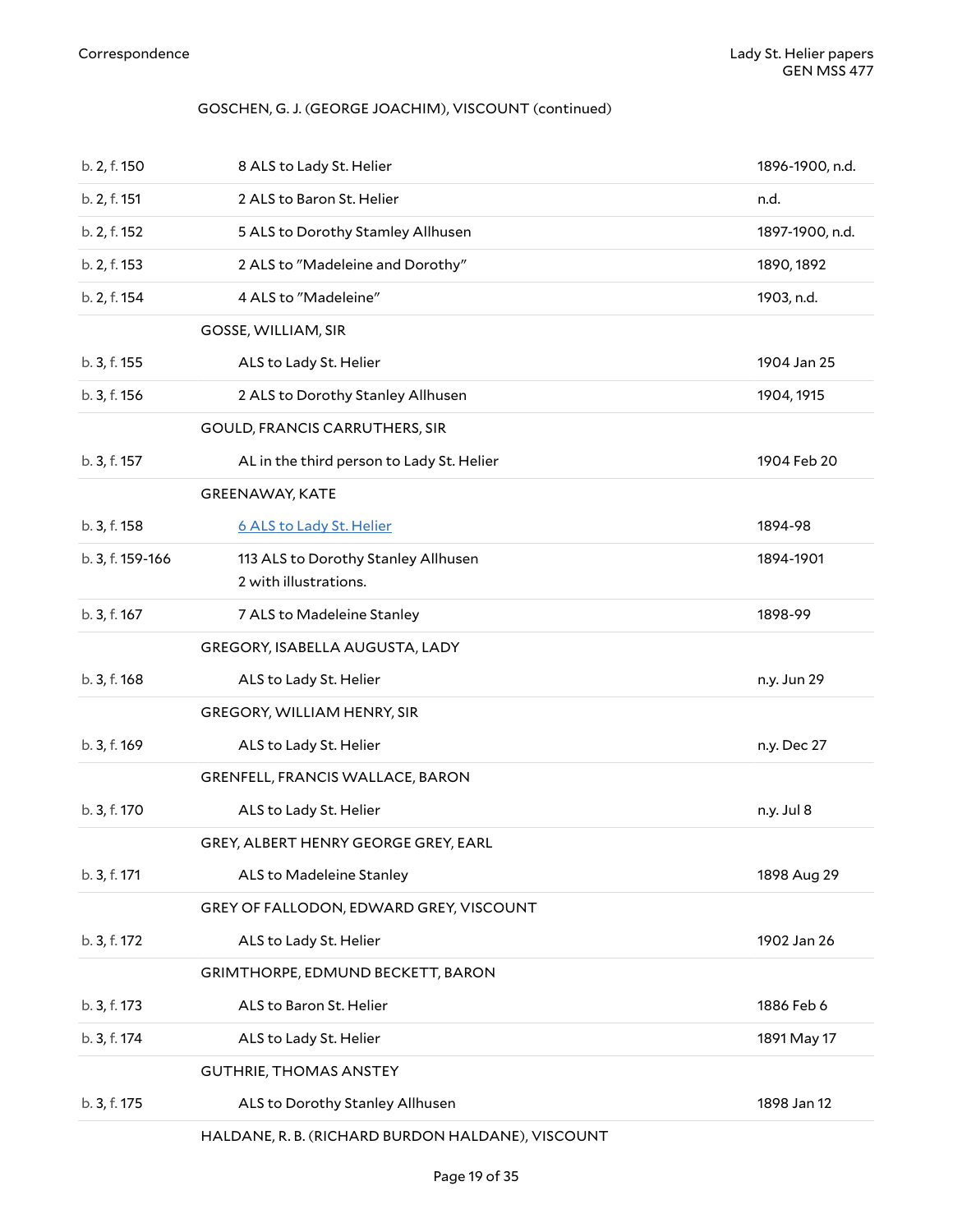### <span id="page-19-0"></span>HALDANE, R. B. (RICHARD BURDON HALDANE), VISCOUNT (continued)

<span id="page-19-10"></span><span id="page-19-9"></span><span id="page-19-8"></span><span id="page-19-7"></span><span id="page-19-6"></span><span id="page-19-5"></span><span id="page-19-4"></span><span id="page-19-3"></span><span id="page-19-2"></span><span id="page-19-1"></span>

| b. 3, f. 176 | ALS to Lady St. Helier                         | [1903?] Apr 23  |
|--------------|------------------------------------------------|-----------------|
| b. 3, f. 177 | ALS to Dorothy Stanley Allhusen                | 1900 Jan 26     |
|              | HALSBURY, HARDINGE STANLEY GIFFARD, EARL OF    |                 |
| b. 3, f. 178 | 4 ALS to Lady St. Helier                       | 1888, n.d.      |
| b. 3, f. 179 | 3 ALS to Baron St. Helier                      | 1894-1905       |
| b. 3, f. 180 | 2 ALS to Dorothy Stanley Allhusen              | 1894, 1909      |
|              | <b>HAMILTON, CICELY MARY</b>                   |                 |
| b. 3, f. 181 | ALS to Dorothy Stanley Allhusen                | 1917 Apr 27     |
|              | HAMILTON, GEORGE FRANCIS, LORD                 |                 |
| b. 3, f. 182 | 2 ALS to Dorothy Stanley Allhusen              | 1898, 1900      |
|              | HAMILTON, IAN, SIR                             |                 |
| b. 3, f. 183 | 2 ALS to Lady Midleton                         | 1903, 1904      |
|              | HANNEN, JAMES HANNEN, BARON                    |                 |
| b. 3, f. 184 | ALS to Lady St. Helier                         | 1891 Feb 16     |
| b. 3, f. 185 | ALS to Baron St. Helier                        | 1891 Jan 22     |
|              | HARCOURT, WILLIAM GEORGE GRANVILLE VERNON, SIR |                 |
| b. 3, f. 186 | 5 ALS to Lady St. Helier                       | 1900-04         |
| b. 3, f. 187 | ALS to Baron St. Helier                        | 1893 Dec 12     |
| b. 3, f. 188 | ALS to Dorothy Stanley Allhusen                | 1901 Jul 15     |
|              | HATZFELDT, PAUL, GRAF VON                      |                 |
| b. 3, f. 189 | ALS to Lady St. Helier<br>In French.           | 1885 Dec 4      |
|              | HAUSSMANN, GEORGES EUGENE, BARON               |                 |
| b. 3, f. 190 | ALS to the Countess of Tweeddale<br>In French. | 1879 Sep 15     |
|              | HAWKINS, ANTHONY HOPE, SIR                     |                 |
| b. 3, f. 191 | 12 ALS to Lady St. Helier                      | 1897-1900       |
| b. 3, f. 192 | 11 ALS to Dorothy Stanley Allhusen             | 1899-1924       |
| b. 3, f. 193 | 13 ALS to Madeleine Stanley                    | 1899-1902, n.d. |
|              | HAY, JOHN                                      |                 |
| b. 3, f. 194 | 6 ALS to Lady St. Helier                       | 1889-1904       |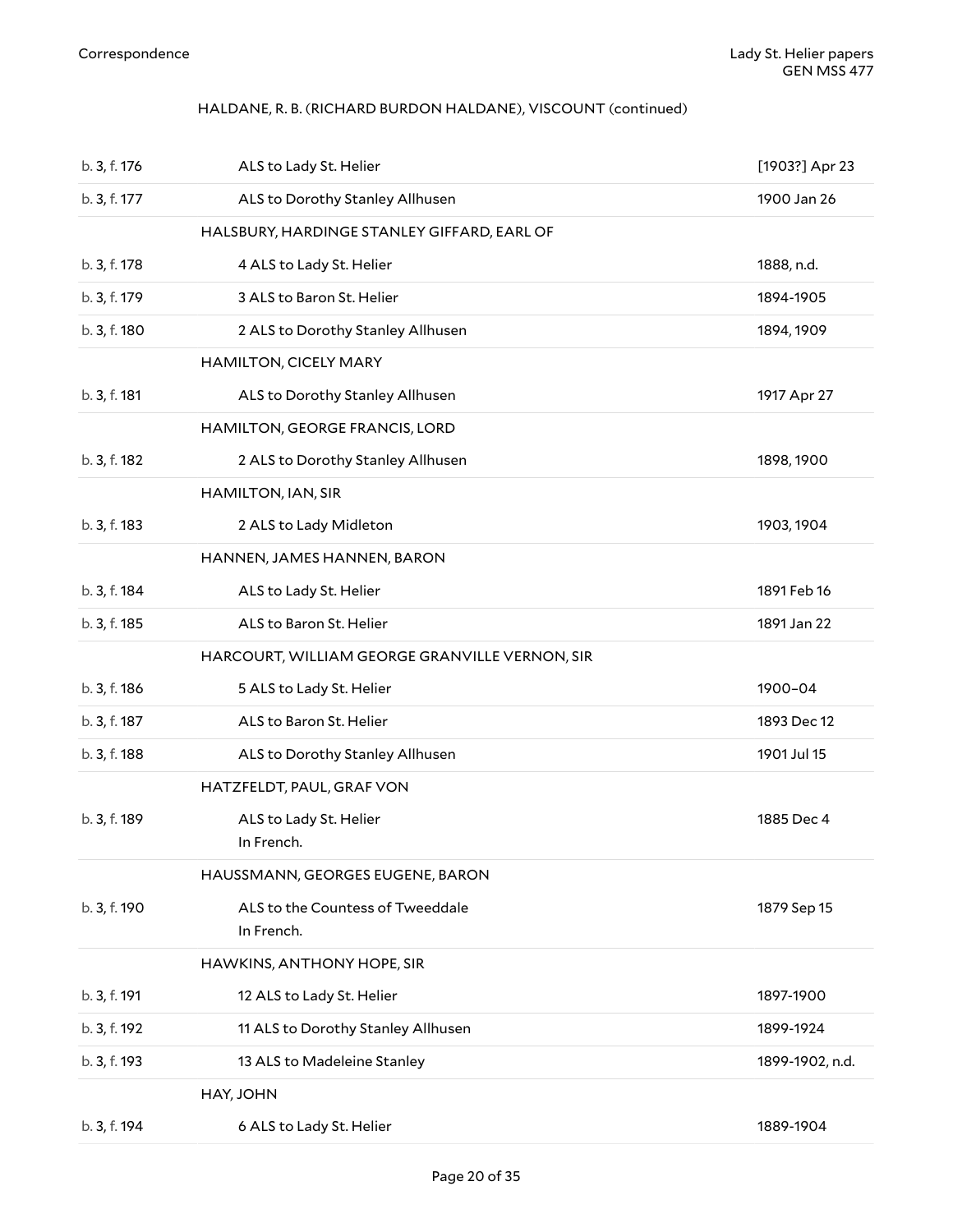### <span id="page-20-0"></span>HAY, JOHN (continued)

<span id="page-20-12"></span><span id="page-20-11"></span><span id="page-20-10"></span><span id="page-20-9"></span><span id="page-20-8"></span><span id="page-20-7"></span><span id="page-20-6"></span><span id="page-20-5"></span><span id="page-20-4"></span><span id="page-20-3"></span><span id="page-20-2"></span><span id="page-20-1"></span>

| b. 3, f. 195 | AMS poem on Mrs. Austen Lee                                                         | 1894 Sep 19     |
|--------------|-------------------------------------------------------------------------------------|-----------------|
|              | HELENA AUGUSTA VICTORIA, PRINCESS                                                   |                 |
| b. 3, f. 196 | ALS to Lady St. Helier                                                              | n.d.            |
| b. 3, f. 197 | 5 ALS to Baron St. Helier                                                           | 1881-93         |
| b. 3, f. 198 | ALS to Dorothy Stanley Allhusen                                                     | 1900 Jan 8      |
| b. 3, f. 199 | 4 ALS to "Dearest Mary"                                                             | 1887-1914, n.d. |
|              | HENSCHEL, GEORGE, SIR                                                               |                 |
| b. 4, f. 200 | 3 ALS to Lady St. Helier                                                            | 1879-85, n.d.   |
| b. 4, f. 201 | ALS to Dorothy Stanley Allhusen                                                     | 1914 Jan 13     |
|              | HERKOMER, HUBERT VON, SIR                                                           |                 |
| b. 4, f. 202 | ALS to Lady St. Helier                                                              | 1892 Aug 19     |
|              | HERSCHELL, FARRER HERSCHELL, BARON                                                  |                 |
| b. 4, f. 203 | ALS to Baron St. Helier                                                             | 1886 Feb 27     |
|              | HICHENS, ROBERT SMYTHE                                                              |                 |
| b. 4, f. 204 | AL in the third person to Lady St. Helier                                           | [1913?] Jun 7   |
| b. 4, f. 205 | ALS to Dorothy Stanley Allhusen                                                     | 1913 Jun 1      |
| b. 4, f. 206 | ALS to "Madam"                                                                      | n.d.            |
|              | HICKS BEACH, MICHAEL EDWARD, SIR                                                    |                 |
| b. 4, f. 207 | ALS to Dorothy Stanley Allhusen                                                     | 1896 Dec 17     |
|              |                                                                                     |                 |
|              | HOBBS, JOHN OLIVER<br>See: Pearl Mary Teresa Richards Craigie, Box 2, folders 90-94 |                 |
|              | <b>HOLLIS, CHRISTOPHER</b>                                                          |                 |
| b. 4, f. 208 | ALS to Dorothy Stanley Allhusen                                                     | n.d.            |
|              | HOPE, ANTHONY<br>See: Sir Anthony Hope Hawkins, Box 3, folders 191-193              |                 |
|              | <b>HOUGHTON, STANLEY</b>                                                            |                 |
| b. 4, f. 209 | ALS to Dorothy Stanley Allhusen                                                     | 1913 May 12     |
|              | HUNT, THORNTON                                                                      |                 |
| b. 4, f. 210 | ALS to Lord Stanley of Alderley                                                     | 1861 Feb 7      |
|              | HUNT, VIOLET                                                                        |                 |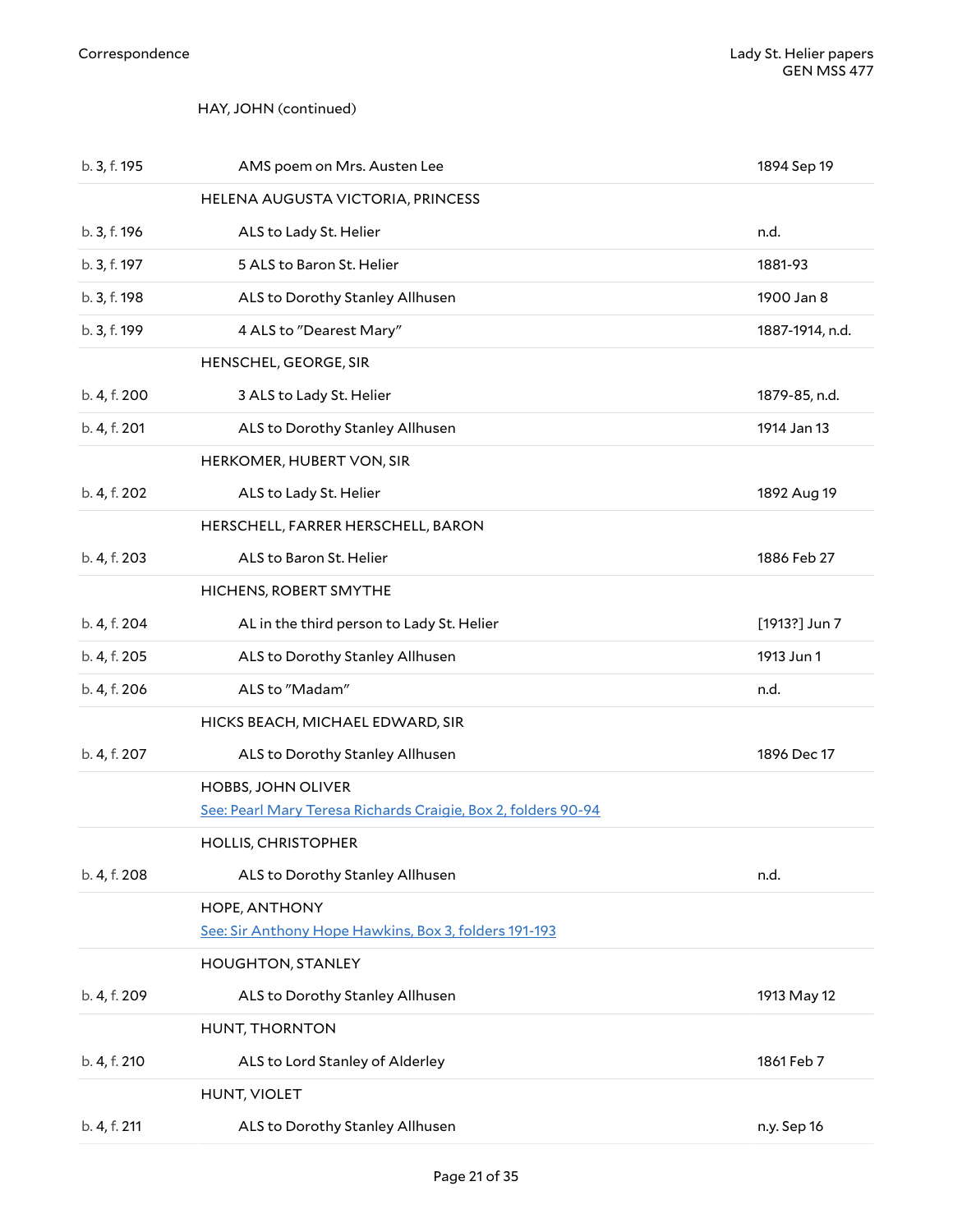<span id="page-21-14"></span><span id="page-21-13"></span><span id="page-21-12"></span><span id="page-21-11"></span><span id="page-21-10"></span><span id="page-21-9"></span><span id="page-21-8"></span><span id="page-21-7"></span><span id="page-21-6"></span><span id="page-21-5"></span><span id="page-21-4"></span><span id="page-21-3"></span><span id="page-21-2"></span><span id="page-21-1"></span><span id="page-21-0"></span>

|              | HUXLEY, THOMAS HENRY                            |               |
|--------------|-------------------------------------------------|---------------|
| b. 4, f. 212 | ALS to Lady St. Helier                          | 1889 Apr 22   |
| b. 4, f. 213 | ALS to Dorothy Stanley Allhusen                 | 1894 Oct 10   |
|              | HYNDMAN, HENRY MAYERS                           |               |
| b. 4, f. 214 | ALS to Baron St. Helier                         | 1886 Mar 1    |
|              | HYTHE, BETTINA VON                              |               |
| b. 4, f. 215 | ALS to Dorothy Stanley Allhusen                 | n.d.          |
|              | IDDESLEIGH, STAFFORD HENRY NORTHCOTE, EARL OF   |               |
| b. 4, f. 216 | 13 ALS and 2 AL fragments to Lady St. Helier    | 1876-80, n.d. |
|              | IRVING, HENRY, SIR                              |               |
| b. 4, f. 217 | 2 ALS to Lady St. Helier                        | 1889, n.d.    |
|              | IRVING, H. B. (HENRY BRODRIBB)                  |               |
| b. 4, f. 218 | 2 ALS to Dorothy Stanley Allhusen               | 1910, n.d.    |
|              | JACOMB-HOOD, G. P. (GEORGE PERCY)               |               |
| b. 4, f. 219 | ALS to Dorothy Stanley Allhusen                 | 1912 Jul 2    |
|              | JAMES, HENRY                                    |               |
| b. 4, f. 220 | 3 ALS to Lady St. Helier                        | n.d.          |
|              | JONES, HENRY ARTHUR                             |               |
| b. 4, f. 221 | ALS to Lady St. Helier                          | 1897 Oct 1    |
| b. 4, f. 222 | 8 ALS to Dorothy Stanley Allhusen               | 1900-21, n.d. |
|              | JONES, WILLIAM BASIL TICHELL, BP. OF ST. DAVIDS |               |
| b. 4, f. 223 | ALS to Baron St. Helier                         | 1886 Nov 1    |
|              | KILLANAN, MICHAEL MORRIS, BARON                 |               |
|              | See: Baron Michael Morris, Box 4, folder 286    |               |
|              | KITCHENER, HORATIO HERBERT KITCHENER, EARL OF   |               |
| b. 4, f. 224 | AL to Lady St. Helier                           | n.d.          |
|              | KNOBLOCK, EDWARD                                |               |
| b. 4, f. 225 | ALS to Dorothy Stanley Allhusen                 | n.d.          |
|              | LABOUCHERE, HENRY DU PRE                        |               |
| b. 4, f. 226 | 2 ALS to Lady St. Helier                        | n.d.          |
|              | LANG, COSMO GORDON, ABP. OF CANTERBURY          |               |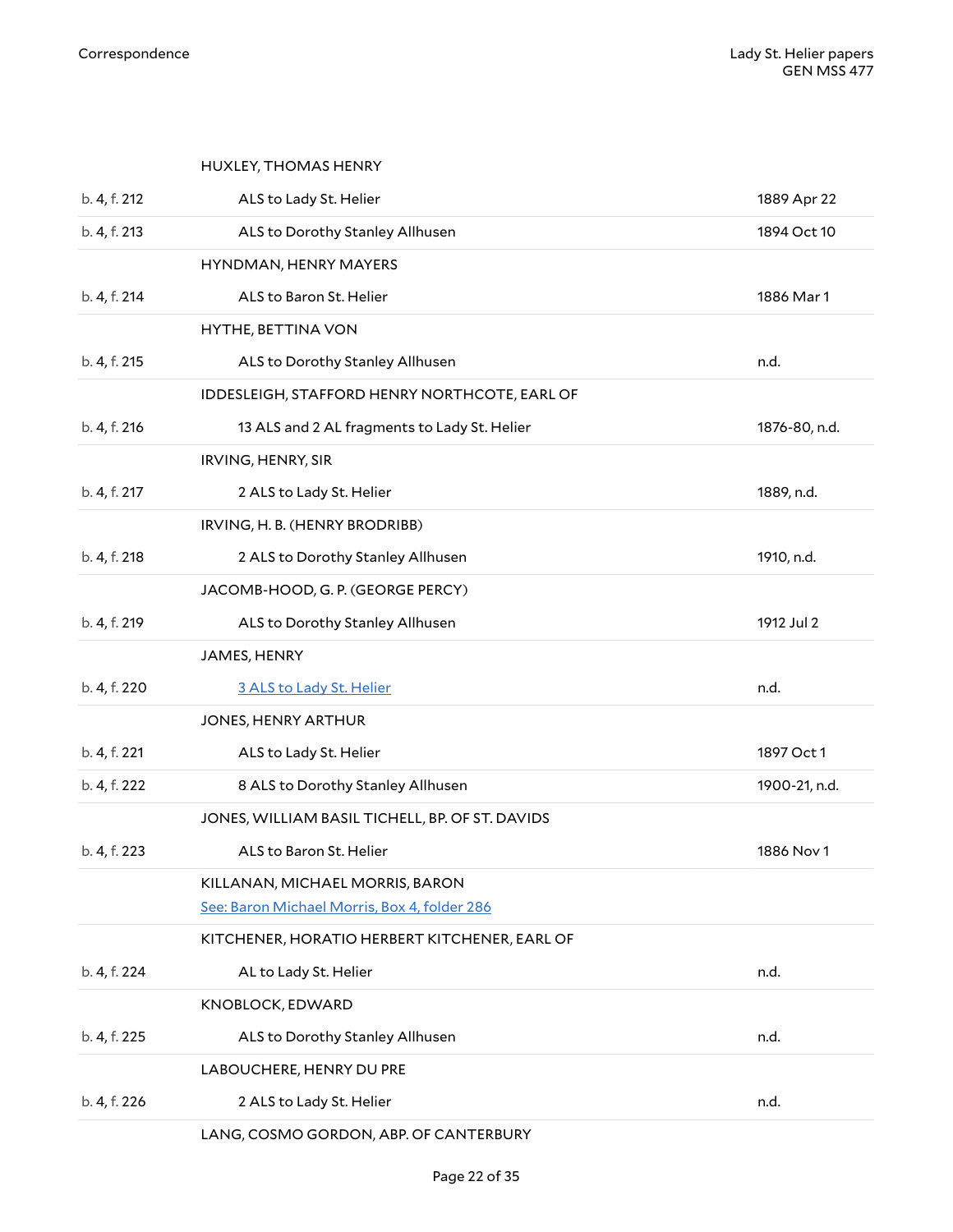### <span id="page-22-0"></span>LANG, COSMO GORDON, ABP. OF CANTERBURY (continued)

<span id="page-22-13"></span><span id="page-22-12"></span><span id="page-22-11"></span><span id="page-22-10"></span><span id="page-22-9"></span><span id="page-22-8"></span><span id="page-22-7"></span><span id="page-22-6"></span><span id="page-22-5"></span><span id="page-22-4"></span><span id="page-22-3"></span><span id="page-22-2"></span><span id="page-22-1"></span>

| b. 4, f. 227 | ALS to Baron St. Helier<br>Signed "Stepney."        | 1908 May 29   |
|--------------|-----------------------------------------------------|---------------|
|              | LANSDOWNE, HENRY CHARLES KEITH, MARQUESS OF         |               |
| b. 4, f. 228 | 3 ALS to Lady St. Helier                            | 1895-98, n.d. |
|              | LANSDOWNE, HENRY PETTY-FITZMAURICE, MARQUESS OF     |               |
| b. 4, f. 229 | ALS to "My Dear Stanley"                            | n.d.          |
|              | LAVERY, JOHN, SIR                                   |               |
| b. 4, f. 230 | ALS to Dorothy Stanley Allhusen                     | 1914 Dec 21   |
|              | LAW, ANDREW BONAR                                   |               |
| b. 4, f. 231 | TLS to Lady St. Helier                              | 1916 May 15   |
| b. 4, f. 232 | 6 ALS and 1 TLS to Dorothy Stanley Allhusen         | 1911-15, n.d. |
|              | LECKY, WILLIAM EDWARD HARTPOLE                      |               |
| b. 4, f. 233 | ALS to Baron St. Helier                             | n.d.          |
|              | LEE, VERNON<br>See: Violet Paget, Box 5, folder 297 |               |
|              | LEIGHTON OF STRETTON, FREDERIC LEIGHTON, BARON      |               |
| b. 4, f. 234 | ALS to Lady St. Helier                              | n.d.          |
| b. 4, f. 235 | ALS to Baron St. Helier                             | n.d.          |
|              | LEOPOLD, PRINCE, DUKE OF ALBANY                     |               |
| b. 4, f. 236 | ALS to Lady St. Helier                              | 1882 Jan 9    |
|              | LEWIS, RICHARD, BP. OF LLANDAFF                     |               |
| b. 4, f. 237 | ALS to Baron St. Helier                             | 1883 Feb 6    |
|              | LIGHTFOOT, JOSEPH BARBER, BP. OF DURHAM             |               |
| b. 4, f. 238 | 3 ALS to Baron St. Helier                           | 1886-88       |
|              | LILLY, WILLIAM SAMUEL                               |               |
| b. 4, f. 239 | 2 ALS to Lady St. Helier                            | 1887, 1890    |
|              | LINCOLN, ROBERT TODD                                |               |
| b. 4, f. 240 | ALS to Lady St. Helier                              | 1891 Apr 17   |
|              | LISTER, JOSEPH, BARON                               |               |
| b. 4, f. 241 | ALS to Baron St. Helier                             | 1897 Jan 7    |
|              | LLANDAFF, HENRY MATTHEWS, VISCOUNT                  |               |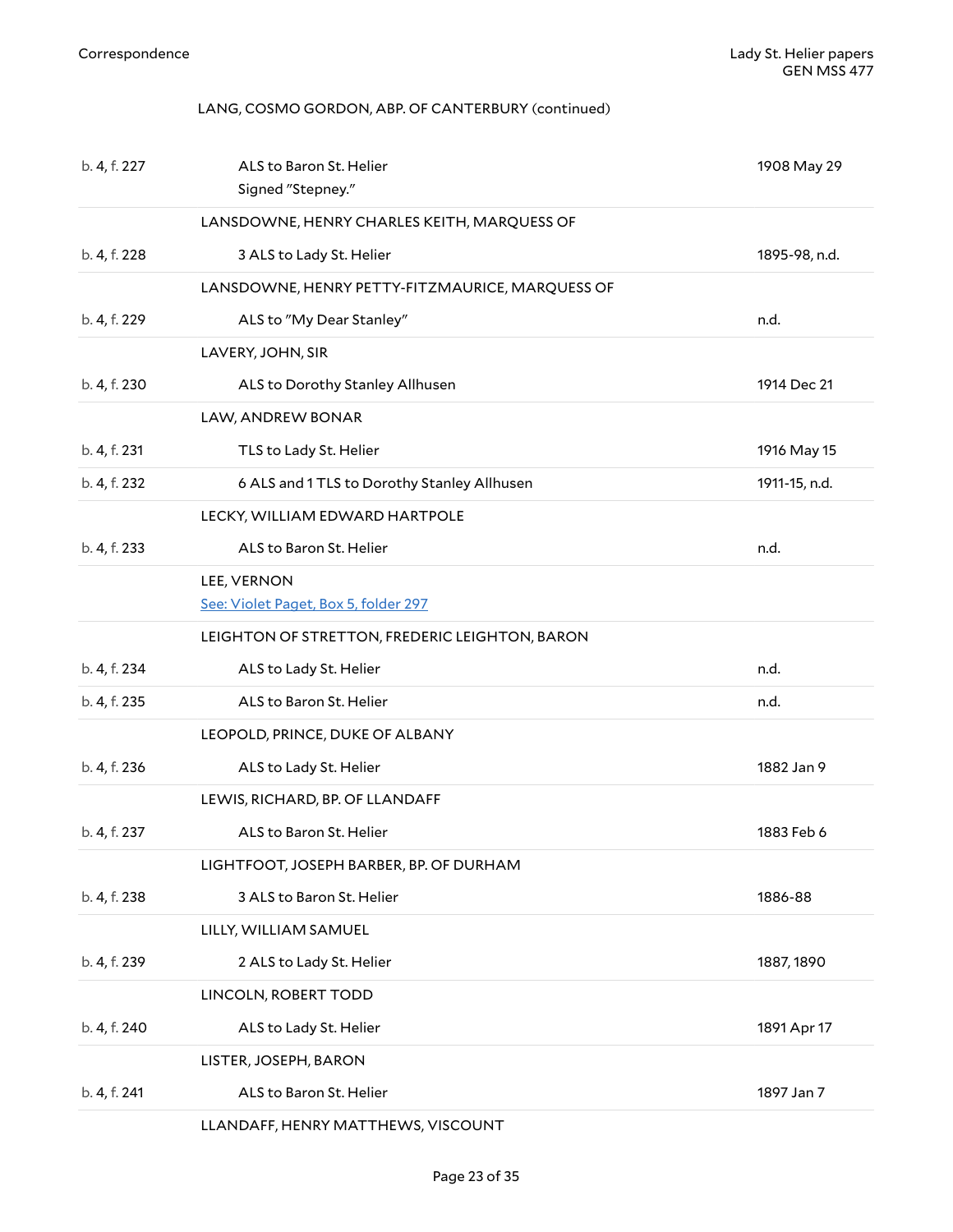### <span id="page-23-0"></span>LLANDAFF, HENRY MATTHEWS, VISCOUNT (continued)

<span id="page-23-12"></span><span id="page-23-11"></span><span id="page-23-10"></span><span id="page-23-9"></span><span id="page-23-8"></span><span id="page-23-7"></span><span id="page-23-6"></span><span id="page-23-5"></span><span id="page-23-4"></span><span id="page-23-3"></span><span id="page-23-2"></span><span id="page-23-1"></span>

| b. 4, f. 242 | ALS to Lady St. Helier                                                    | 1886 Aug 4    |
|--------------|---------------------------------------------------------------------------|---------------|
| b. 4, f. 243 | 11 ALS to Dorothy Stanley Allhusen                                        | 1889-1912     |
|              | LOCKE, WILLIAM JOHN                                                       |               |
| b. 4, f. 244 | 5 ALS to Dorothy Stanley Allhusen                                         | n.d.          |
|              | LOCKWOOD, FRANK, SIR                                                      |               |
| b. 4, f. 245 | 4 ALS to Lady St. Helier                                                  | 1890-95, n.d. |
|              | 2 with illustrations.                                                     |               |
| b. 4, f. 246 | ALS to Lord Midleton                                                      | 1897 Apr 20   |
|              | LOHR, MARIE                                                               |               |
| b. 4, f. 247 | ALS to Dorothy Stanley Allhusen                                           | n.d.          |
|              | LONG, EDWIN LONGSDEN                                                      |               |
| b. 4, f. 248 | ALS to Lady St. Helier                                                    | 1888 Aug 6    |
|              | LOUISE, DUCHESS OF ARGYLL                                                 |               |
| b. 4, f. 249 | 2 ALS to Lady St. Helier                                                  | 1903, n.d.    |
|              | LOWELL, JAMES RUSSELL                                                     |               |
| b. 4, f. 250 | ALS, AL in the third person, and AMS of rhymed message to Lady St. Helier | n.d.          |
|              | LOWNDES, MARIE ADELAIDE                                                   |               |
| b. 4, f. 251 | TLS and ALS to Dorothy Stanley Allhusen                                   | 1929, n.d.    |
|              | LUDLOW, HENRY CHARLES LOPES, BARON                                        |               |
| b. 4, f. 252 | ALS to Baron St. Helier                                                   | 1888 Feb 23   |
|              | LUGARD, FLORA LOUISE, LADY                                                |               |
| b. 4, f. 253 | ALS to Lady St. Helier                                                    | n.d.          |
| b. 4, f. 254 | 8 ALS to Lady Midleton                                                    | n.d.          |
|              | LYNCH, ARTHUR                                                             |               |
| b. 4, f. 255 | ALS to Lady St. Helier                                                    | 1906 Jun 21   |
|              | <b>LYTTELTON, ALFRED</b>                                                  |               |
| b. 4, f. 256 | ALS to Lady Midleton                                                      | 1905 Feb 13   |
|              | LYTTON, EDWARD ROBERT BULWER-LYTTON, EARL OF                              |               |
| b. 4, f. 257 | ALS to Lady St. Helier                                                    | n.d.          |
|              | MACDONALD, HECTOR ARCHIBALD, SIR                                          |               |
| b. 4, f. 258 | 2 ALS to Lady St. Helier                                                  | 1899, 1900    |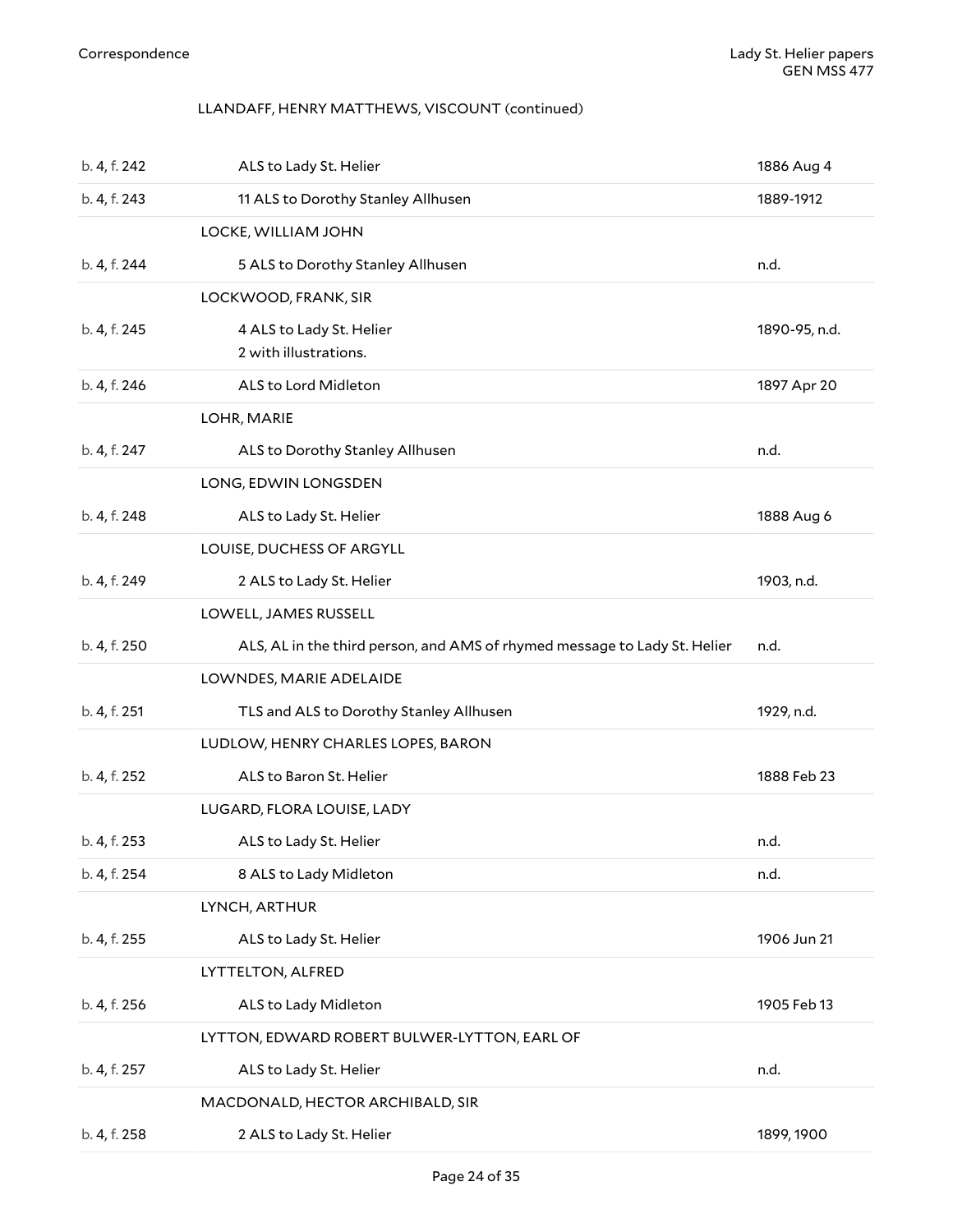### <span id="page-24-0"></span>MACDONALD, HECTOR ARCHIBALD, SIR (continued)

<span id="page-24-12"></span><span id="page-24-11"></span><span id="page-24-10"></span><span id="page-24-9"></span><span id="page-24-8"></span><span id="page-24-7"></span><span id="page-24-6"></span><span id="page-24-5"></span><span id="page-24-4"></span><span id="page-24-3"></span><span id="page-24-2"></span><span id="page-24-1"></span>

| b. 4, f. 259     | 2 ALS to Dorothy Stanley Allhusen                   | 1894, 1899      |
|------------------|-----------------------------------------------------|-----------------|
|                  | MAHAN, ALFRED THAYER                                |                 |
| b. 4, f. 260     | 10 ALS to Lady St. Helier                           | 1894-1905, n.d. |
| b. 4, f. 261     | ALS to Dorothy Stanley Allhusen                     | n.d.            |
| b. 4, f. 262     | ALS to Lady Midleton                                | n.d.            |
|                  | MALLOCK, WILLIAM HURRELL                            |                 |
| b. 4, f. 263     | 3 ALS to Dorothy Stanley Allhusen                   | 1904-06         |
|                  | MARY, DUCHESS OF GLOUCESTER                         |                 |
| b. 4, f. 264     | ALS to Lady Midleton                                | n.d.            |
|                  | MARY ADELAIDE WILHELMINA ELIZABETH, DUCHESS OF TECK |                 |
| b. 4, f. 265     | ALS to Lady St. Helier                              | 1890 Jan 27     |
|                  | MASON, ALFRED EDWARD WOODLEY                        |                 |
| b. 4, f. 266     | 5 ALS to Lady St. Helier                            | 1917, n.d.      |
| b. 4, f. 267-268 | 17 ALS to Dorothy Stanley Allhusen                  | n.d.            |
| b. 4, f. 269     | ALS to Lady Midleton                                | n.d.            |
|                  | MASTERMAN, CHARLES FREDERICK GURNEY                 |                 |
| b. 4, f. 270     | ALS to Dorothy Stanley Allhusen                     | 1907 Dec 6      |
|                  | MATHERS, HELEN                                      |                 |
|                  | See: Helen Buckingham Reeves, Box 5, folder 308     |                 |
|                  | MAUGHAM, W. SOMERSET (WILLIAM SOMERSET)             |                 |
| b. 4, f. 271     | 5 ALS (one incomplete) to Dorothy Stanley Allhusen  | n.d.            |
|                  | MCCLINTOCK, FRANCIS LEOPOLD, SIR                    |                 |
| b. 4, f. 272     | AL in the third person to Baron St. Helier          | 1893 Jul 7      |
|                  | MCKENNA, REGINALD                                   |                 |
| b. 4, f. 273     | 2 ALS to Dorothy Stanley Allhusen                   | 1907            |
|                  | MENDES-FRANCE, PIERRE                               |                 |
| b. 4, f. 274     | TLS to Dorothy Stanley Allhusen<br>In French.       | 1955 Feb 21     |
|                  | MEYNELL, VIOLA                                      |                 |
| b. 4, f. 275     | 2 ALS to Dorothy Stanley Allhusen                   | 1942            |
|                  | MIDDLETON, RICHARD WILLIAM EVELYN                   |                 |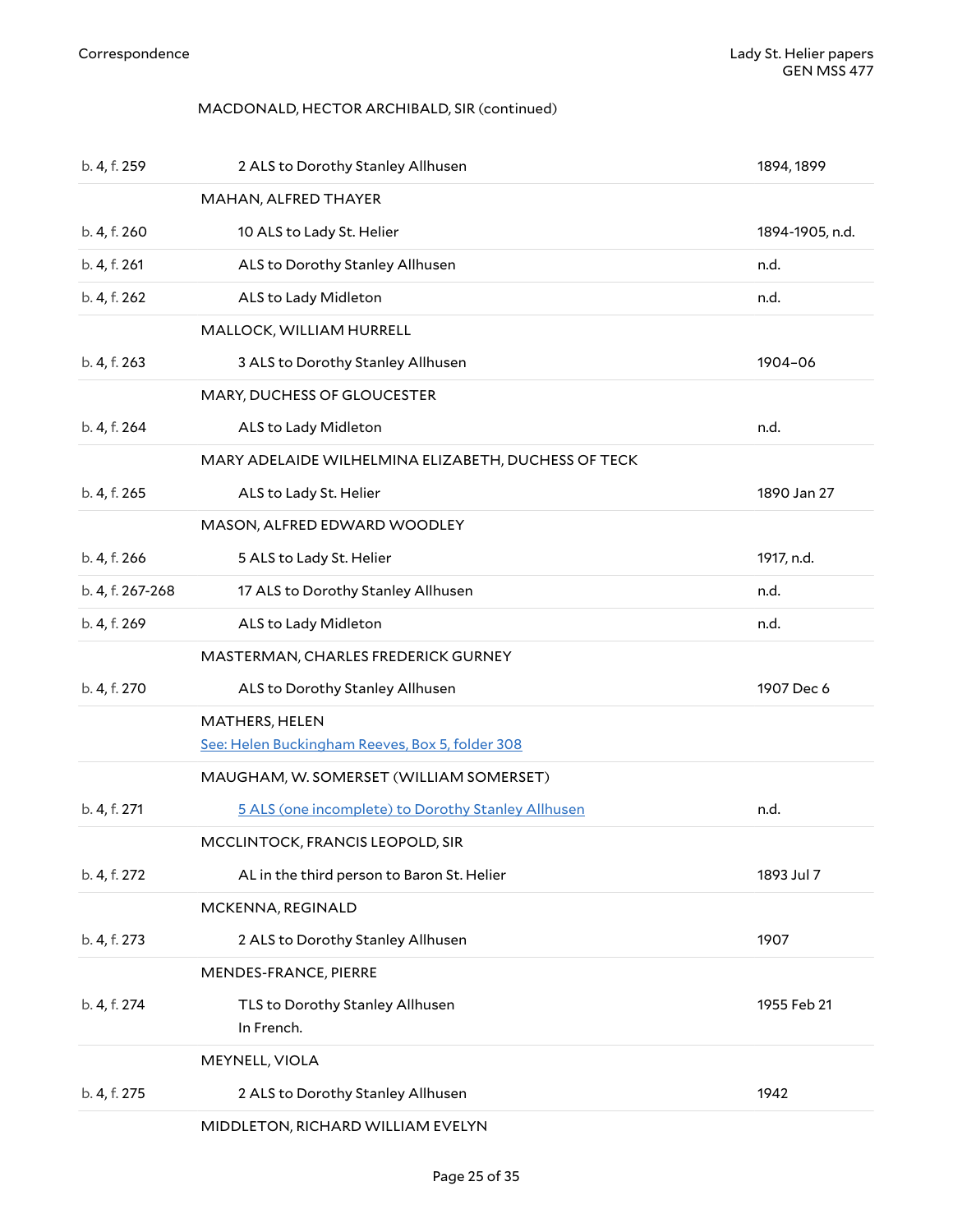### <span id="page-25-1"></span><span id="page-25-0"></span>MIDDLETON, RICHARD WILLIAM EVELYN (continued)

<span id="page-25-13"></span><span id="page-25-12"></span><span id="page-25-11"></span><span id="page-25-10"></span><span id="page-25-9"></span><span id="page-25-8"></span><span id="page-25-7"></span><span id="page-25-6"></span><span id="page-25-5"></span><span id="page-25-4"></span><span id="page-25-3"></span><span id="page-25-2"></span>

| b. 4, f. 276 | ALS to Dorothy Stanley Allhusen                        | 1898 Feb 19 |
|--------------|--------------------------------------------------------|-------------|
|              | MIDLETON, WILLIAM ST. JOHN FREMANTLE BRODRICK, EARL OF |             |
| b. 4, f. 277 | <b>ALS to Lady Midleton</b>                            | 1898 Aug 3  |
|              | MILLAIS, JOHN EVERETT, SIR                             |             |
| b. 4, f. 278 | ALS to Baron St. Helier                                | 1896 Mar 2  |
|              | MILNER, ALFRED MILNER, VISCOUNT                        |             |
| b. 4, f. 279 | 2 ALS to Lady Midleton                                 | 1909, 1909  |
|              | MONYPENNY, WILLIAM FLAVELLE                            |             |
| b. 4, f. 280 | ALS to Dorothy Stanley Allhusen                        | 1907 May 30 |
|              | MORIER, ROBERT, SIR                                    |             |
| b. 4, f. 281 | ALS to Lady St. Helier                                 | 1889 Jul 16 |
|              | MORLEY, JOHN MORLEY, VISCOUNT                          |             |
| b. 4, f. 282 | 3 ALS to Lady St. Helier                               | 1887-97     |
| b. 4, f. 283 | ALS to Lady Midleton                                   | 1907 Nov 11 |
|              | MORRIS, LEWIS, SIR                                     |             |
| b. 4, f. 284 | 2 ALS to Lady St. Helier                               | 1892, 1897  |
| b. 4, f. 285 | Christmas card to Dorothy Stanley Allhusen             | n.d.        |
|              | MORRIS, MICHAEL MORRIS, BARON                          |             |
| b. 4, f. 286 | ALS to Lady St. Helier                                 | n.d.        |
|              | MOULTON, JOHN FLETCHER MOULTON, BARON                  |             |
| b. 4, f. 287 | ALS to Lady St. Helier                                 | 1914 May 19 |
|              | MOULTON, LOUISE CHANDLER                               |             |
| b. 4, f. 288 | ALS to Lady St. Helier                                 | n.d.        |
|              | MURRAY, GEORGE HERBERT                                 |             |
| b. 4, f. 289 | ALS to Charles Russell                                 | n.d.        |
|              | NEWTON, CHARLES THOMAS, SIR                            |             |
| b. 5, f. 290 | ALS to "Dear Stanley"                                  | 1876 Jun 6  |
|              | NOVIKOVA, OLGA ALEKSIEEVNA                             |             |
| b. 5, f. 291 | 2 ALS to Lady St. Helier                               | n.d.        |
| b. 5, f. 292 | ALS to Dorothy Stanley Allhusen                        | 1892 Mar 15 |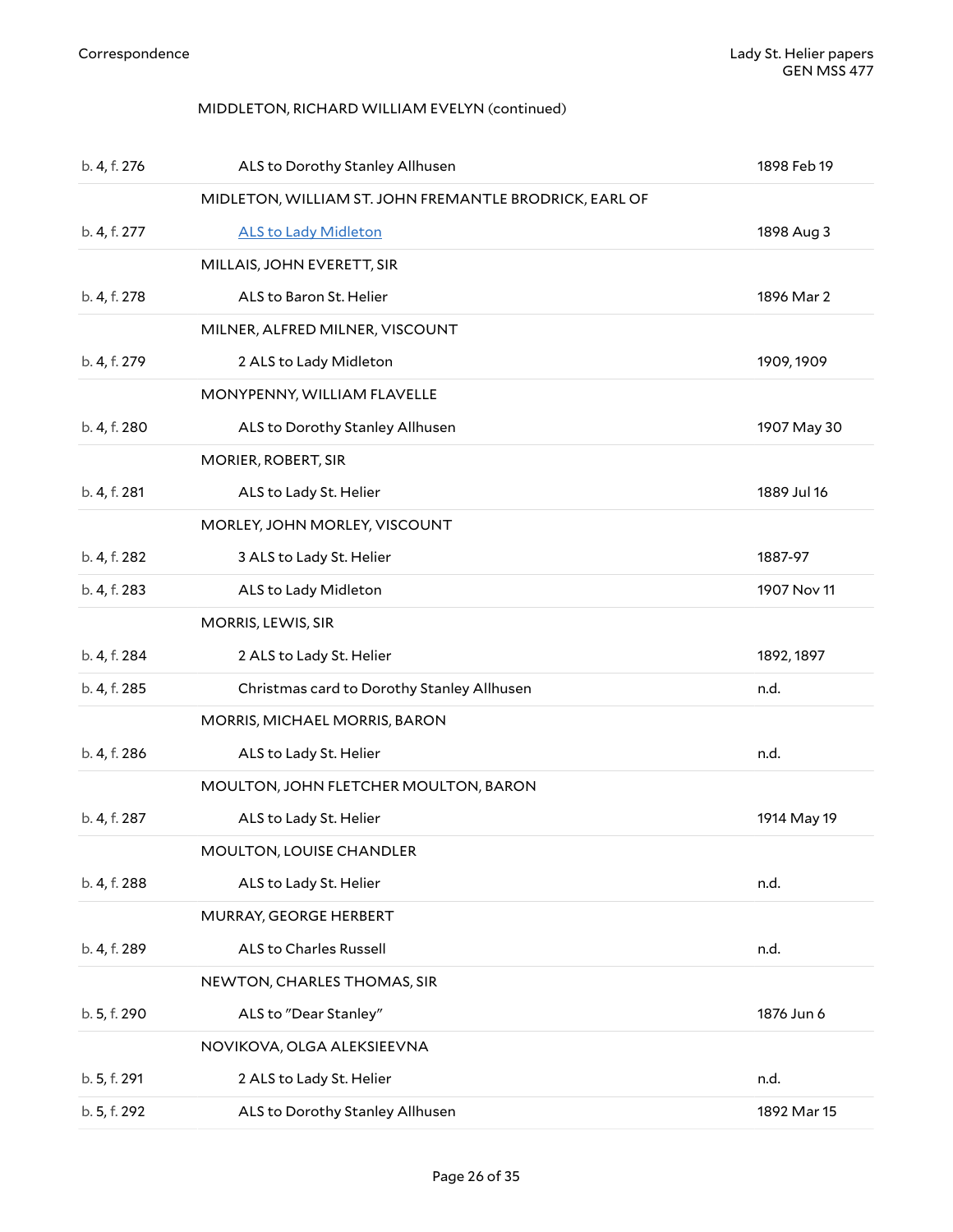<span id="page-26-15"></span><span id="page-26-14"></span><span id="page-26-13"></span><span id="page-26-12"></span><span id="page-26-11"></span><span id="page-26-10"></span><span id="page-26-9"></span><span id="page-26-8"></span><span id="page-26-7"></span><span id="page-26-6"></span><span id="page-26-5"></span><span id="page-26-4"></span><span id="page-26-3"></span><span id="page-26-2"></span><span id="page-26-1"></span><span id="page-26-0"></span>

|              | O'CONNOR, THOMAS POWER                  |             |
|--------------|-----------------------------------------|-------------|
| b. 5, f. 293 | TLS to Dorothy Stanley Allhusen         | 1926 Aug 4  |
|              | ONSLOW, WILLIAM HILLIER ONSLOW, EARL OF |             |
| b. 5, f. 294 | TLS to Lord Midleton                    | 1904 Mar 17 |
|              | PAGE, THOMAS NELSON                     |             |
| b. 5, f. 295 | ALS to Dorothy Stanley Allhusen         | 1906 Sep 5  |
|              | PAGET, JAMES, SIR                       |             |
| b. 5, f. 296 | 3 ALS to Lady St. Helier                | 1889-97     |
|              | PAGET, VIOLET                           |             |
| b. 5, f. 297 | <b>ALS to Lady St. Helier</b>           | 1896 Feb 21 |
|              | PARKER, GILBERT, SIR                    |             |
| b. 5, f. 298 | ALS to Lady St. Helier                  | 1910 Jan 30 |
|              | PAUNCEFOTE, JULIAN, BARON               |             |
| b. 5, f. 299 | ALS to Lady St. Helier                  | 1899 Aug 8  |
|              | PHELPS, EDWARD JOHN                     |             |
| b. 5, f. 300 | 2 ALS to Lady St. Helier                | 1886, n.d.  |
| b. 5, f. 301 | 2 ALS to Baron St. Helier               | 1888, n.d.  |
|              | PHILLIPS, STEPHEN                       |             |
| b. 5, f. 302 | ALS to Lady St. Helier                  | n.d.        |
|              | POYNTER, EDWARD JOHN, SIR               |             |
| b. 5, f. 303 | ALS to Lady St. Helier                  | 1913 Jun 10 |
| b. 5, f. 304 | ALS to Baron St. Helier                 | 1896 Nov 10 |
| b. 5, f. 305 | ALS to "Miss Stanley"                   | 1883 Nov 11 |
|              | PRIESTLEY, WILLIAM OVEREND, SIR         |             |
| b. 5, f. 306 | ALS to Lady St. Helier                  | 1888 Jul 21 |
|              | QUAIN, RICHARD, SIR                     |             |
| b. 5, f. 307 | ALS to Lady St. Helier                  | n.d.        |
|              | REEVES, HELEN BUCKINGHAM                |             |
|              |                                         |             |
| b. 5, f. 308 | ALS to Lady St. Helier                  | 1904 Apr 14 |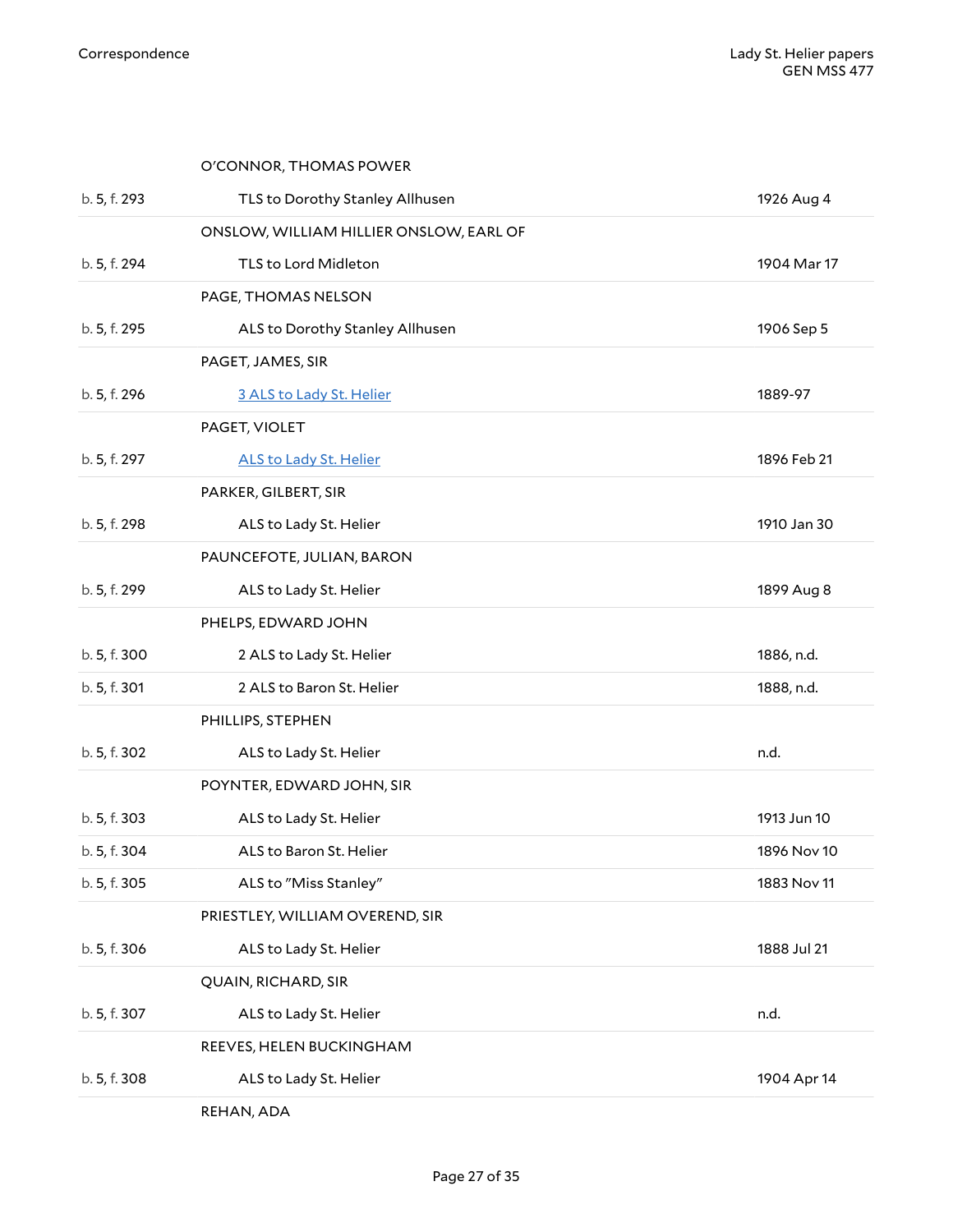### <span id="page-27-1"></span><span id="page-27-0"></span>REHAN, ADA (continued)

<span id="page-27-6"></span><span id="page-27-5"></span><span id="page-27-4"></span><span id="page-27-3"></span><span id="page-27-2"></span>

| b. 5, f. 309 | 3 ALS to Dorothy Stanley Allhusen                         | 1892-96         |
|--------------|-----------------------------------------------------------|-----------------|
|              | RHODES, CECIL                                             |                 |
| b. 5, f. 310 | ALS to Lady St. Helier                                    | n.d.            |
|              | RICHMOND, WILLIAM BLAKE, SIR                              |                 |
| b. 5, f. 311 | ALS to Baron St. Helier                                   | 1897 Jun 23     |
|              | RIDGE, WILLIAM PETT                                       |                 |
| b. 5, f. 312 | 2 ALS to Lady St. Helier                                  | n.d.            |
|              | RIDLEY, MATTHEW WHITE, VISCOUNT                           |                 |
| b. 5, f. 313 | 2 ALS to Dorothy Stanley Allhusen                         | 1902, n.d.      |
|              | RIGBY, JOHN, SIR                                          |                 |
| b. 5, f. 314 | ALS to Lady St. Helier                                    | 1892 Nov 7      |
|              | RITCHIE, ANNE ISABELLE (THACKERAY), LADY                  |                 |
| b. 5, f. 315 | ALS to Lady St. Helier                                    | n.d.            |
|              | RIVES, AMÉLIE                                             |                 |
|              | See: Amélie Rives-Chandler Troubetzkoy, Box 6, folder 385 |                 |
|              | ROBERTS, FREDERICK SLEIGH ROBERTS, EARL                   |                 |
| b. 5, f. 316 | 7 ALS to Lady St. Helier                                  | 1898-1912       |
| b. 5, f. 317 | ALS and TLS to Dorothy Stanley Allhusen                   | 1912, 1913      |
|              | ROBINS, ELIZABETH                                         |                 |
| b. 5, f. 318 | ALS to Lady St. Helier                                    | n.d.            |
|              | ROOSEVELT, THEODORE                                       |                 |
| b. 5, f. 319 | 4 TLS to Lady St. Helier                                  | 1910-18         |
|              | ROSEBERY, ARCHIBALD PHILIP PRIMROSE, EARL OF              |                 |
| b. 5, f. 320 | 2 ALS to Lady St. Helier                                  | 1890, 1898      |
|              | ROWTON, MONTAGU WILLIAM LOWRY-CORRY, BARON                |                 |
| b. 5, f. 321 | 3 ALS to Lady St. Helier                                  | n.d.            |
| b. 5, f. 322 | 10 ALS to Dorothy Stanley Allhusen                        | 1898-1900, n.d. |
| b. 5, f. 323 | ALS to Lady Midleton                                      | n.d.            |
|              | RUMBOLD, HORACE, SIR                                      |                 |
| b. 5, f. 324 | ALS to Baron St. Helier                                   | 1897 Jun 24     |
|              |                                                           |                 |

<span id="page-27-13"></span><span id="page-27-12"></span><span id="page-27-11"></span><span id="page-27-10"></span><span id="page-27-9"></span><span id="page-27-8"></span><span id="page-27-7"></span>RUSSELL, CHARLES, BARON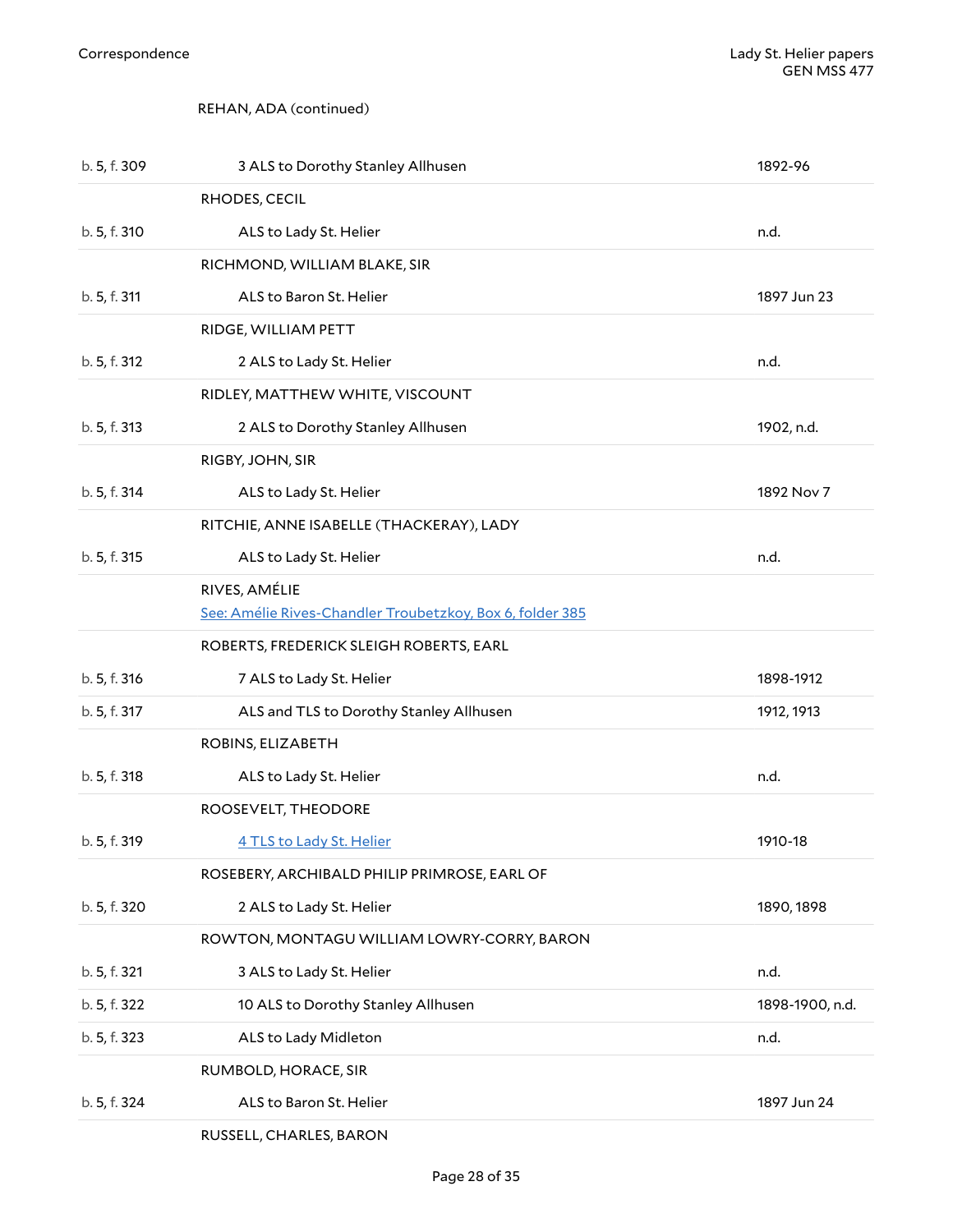### <span id="page-28-12"></span><span id="page-28-0"></span>RUSSELL, CHARLES, BARON (continued)

<span id="page-28-11"></span><span id="page-28-10"></span><span id="page-28-9"></span><span id="page-28-8"></span><span id="page-28-7"></span><span id="page-28-6"></span><span id="page-28-5"></span><span id="page-28-4"></span><span id="page-28-3"></span><span id="page-28-2"></span><span id="page-28-1"></span>

| b. 5, f. 325 | 2 ALS to Lady St. Helier                                                                               | 1892, n.d.      |
|--------------|--------------------------------------------------------------------------------------------------------|-----------------|
| b. 5, f. 326 | ALS to Baron St. Helier                                                                                | 1897 Jun 20     |
|              | RUSSELL, MARY ANNETTE BEAUCHAMP RUSSELL, COUNTESS                                                      |                 |
| b. 5, f. 327 | ALS to Dorothy Stanley Allhusen                                                                        | n.d.            |
|              | RUSSELL, WILLIAM HOWARD, SIR                                                                           |                 |
| b. 5, f. 328 | 2 ALS to Lady St. Helier                                                                               | 1878, 1894      |
|              | SACKVILLE-WEST, VITA (VICTORIA)                                                                        |                 |
| b. 5, f. 329 | <b>ALS to Dorothy Stanley Allhusen</b>                                                                 | n.d.            |
|              | ST. ALDWYN OF COLN, MICHAEL EDWARD, VISCOUNT<br>See: Sir Michael Edward Hicks Beach, Box 4, folder 207 |                 |
|              | SAINTON-DOLBY, CHARLOTTE HELEN                                                                         |                 |
| b. 5, f. 330 | ALS to Lady St. Helier                                                                                 | n.d.            |
|              | SALA, GEORGE AUGUSTUS                                                                                  |                 |
| b. 5, f. 331 | ALS to "My dear Edmund"                                                                                | n.d.            |
| b. 5, f. 332 | Dinner menu inscribed to "Mrs. Jeune" (Lady St. Helier)                                                | 1890 Jun 23     |
|              | SALISBURY, JAMES EDWARD GASCOYNE-CECIL, MARQUESS OF                                                    |                 |
| b. 5, f. 333 | ALS to Lady St. Helier                                                                                 | 1917 Mar 14     |
| b. 5, f. 334 | ALS to Baron St. Helier                                                                                | 1889 Nov 24     |
|              | SALISBURY, ROBERT ARTHUR GASCOYNE-CECIL, MARQUESS OF                                                   |                 |
| b. 5, f. 335 | 4 ALS to Lady St. Helier                                                                               | 1894-1904, n.d. |
| b. 5, f. 336 | ALS to Baron St. Helier                                                                                | 1897 Jun 15     |
| b. 5, f. 337 | ALS to Lord Midleton                                                                                   | 1900 Nov 6      |
|              | SAMBOURNE, LINLEY                                                                                      |                 |
| b. 5, f. 338 | 2 ALS to Lady St. Helier                                                                               | 1890, 1901      |
|              | SARGENT, JOHN SINGER                                                                                   |                 |
| b. 5, f. 339 | <b>ALS to Dorothy Stanley Allhusen</b>                                                                 | n.d.            |
|              | SEAMAN, OWEN, SIR                                                                                      |                 |
| b. 5, f. 340 | 2 ALS to Lady St. Helier                                                                               | 1907, 1917      |
| b. 5, f. 341 | 6 ALS to Dorothy Stanley Allhusen                                                                      | 1906-08, n.d.   |
|              | SEDGWICK, ANNE DOUGLAS                                                                                 |                 |
| b. 5, f. 342 | 7 ALS to Dorothy Stanley Allhusen                                                                      | 1909-17, n.d.   |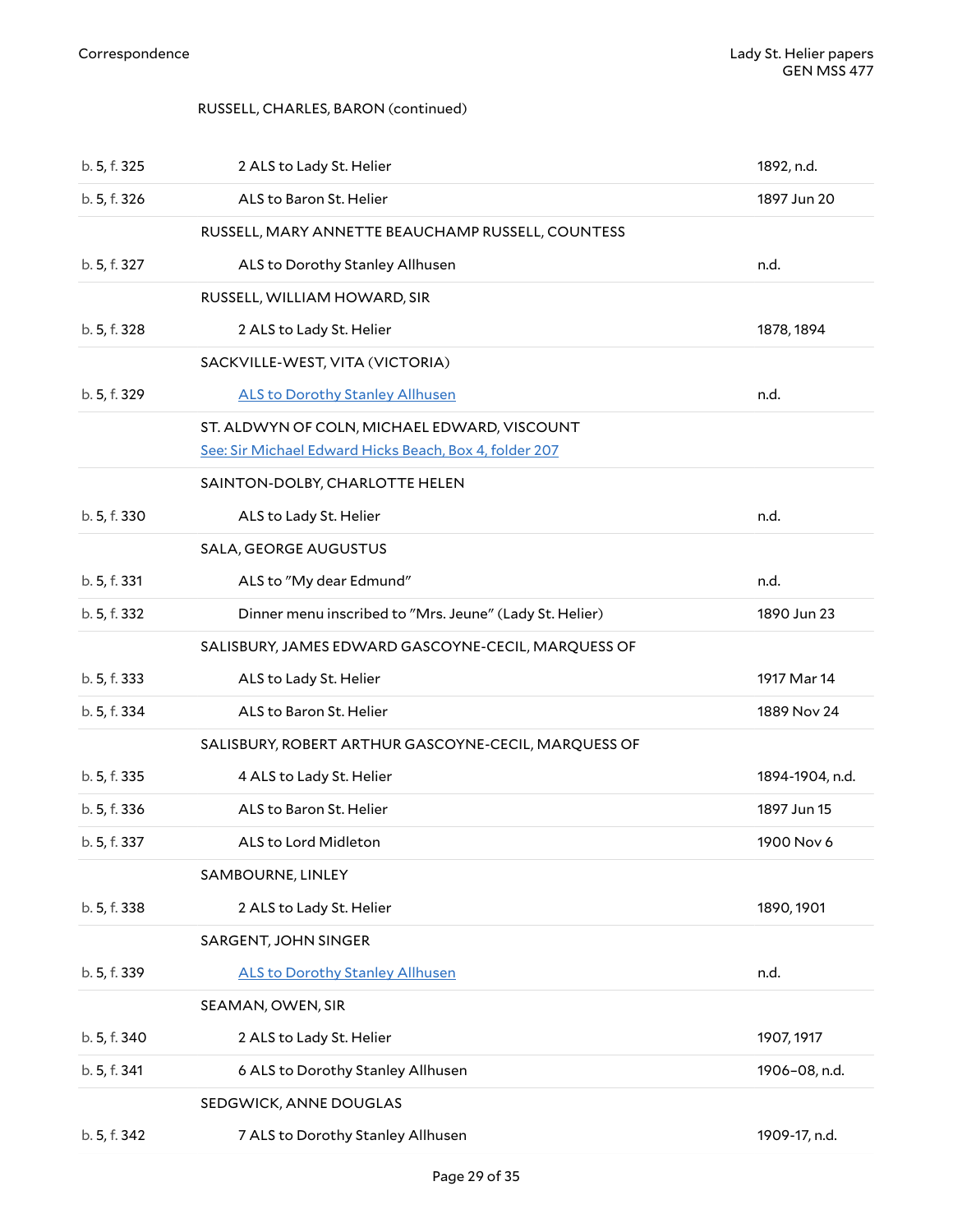<span id="page-29-12"></span><span id="page-29-11"></span><span id="page-29-10"></span><span id="page-29-9"></span><span id="page-29-8"></span><span id="page-29-7"></span><span id="page-29-6"></span><span id="page-29-5"></span><span id="page-29-4"></span><span id="page-29-3"></span><span id="page-29-2"></span><span id="page-29-1"></span><span id="page-29-0"></span>

|              | SELBOURNE, ROUNDELL PALMER, EARL OF                                                                                              |                 |
|--------------|----------------------------------------------------------------------------------------------------------------------------------|-----------------|
| b. 5, f. 343 | ALS to Lady St. Helier                                                                                                           | 1891 May 19     |
|              | Accompanied by typescript, signed, concerning a subscription for a<br>memorial to the Archbishop of York [William Connor Magee]. |                 |
| b. 5, f. 344 | 2 ALS to Baron St. Helier                                                                                                        | 1889, 1894      |
|              | SELBY, WILLIAM COURT GULLY, VISCOUNT                                                                                             |                 |
| b. 5, f. 345 | ALS to Baron St. Helier                                                                                                          | 1895 Apr 21     |
|              | SLATIN, RUDOLF CARL, FREIHERR VON                                                                                                |                 |
| b. 5, f. 346 | 2 ALS to Lady St. Helier                                                                                                         | n.d.            |
|              | SMALLEY, GEORGE WASHBURN                                                                                                         |                 |
| b. 5, f. 347 | ALS to Lady Stanley                                                                                                              | 1900 Feb 24     |
|              | SMITH, GOLDWIN                                                                                                                   |                 |
| b. 5, f. 348 | 3 ALS, 2 LS, and 2 TL to Lady St. Helier                                                                                         | 1899-1909, n.d. |
| b. 5, f. 349 | ALS to Baron St. Helier                                                                                                          | 1881 Jun 20     |
|              | SMITH, WILLIAM, SIR                                                                                                              |                 |
| b. 5, f. 350 | ALS to Lady St. Helier                                                                                                           | 1875 Dec 31     |
|              | SMITH, WILLIAM HENRY                                                                                                             |                 |
| b. 5, f. 351 | 2 ALS to Baron St. Helier                                                                                                        | 1887, 1888      |
| b. 5, f. 352 | ALS to Lord Midleton                                                                                                             | 1886 Dec 31     |
|              | SMUTS, JAN CHRISTIAAN                                                                                                            |                 |
| b. 5, f. 353 | 2 TLS to Lady St. Helier                                                                                                         | 1917, 1921      |
|              | SPEED, T.                                                                                                                        |                 |
| b. 5, f. 354 | ALS to Lady St. Helier                                                                                                           | 1886 Jun 5      |
|              | STAAL, EGOR EGOROVICH, BARON                                                                                                     |                 |
| b. 5, f. 355 | ALS to Lady St. Helier                                                                                                           | n.d.            |
|              | In French.                                                                                                                       |                 |
|              | STANHOPE, EDWARD                                                                                                                 |                 |
| b. 5, f. 356 | ALS to Lady St. Helier                                                                                                           | n.d.            |
|              | STANHOPE, PHILIP HENRY, EARL                                                                                                     |                 |
| b. 5, f. 357 | ALS to "Colonel Stanley"                                                                                                         | 1873 Dec 20     |
|              | STANLEY, ARTHUR PENRHYN                                                                                                          |                 |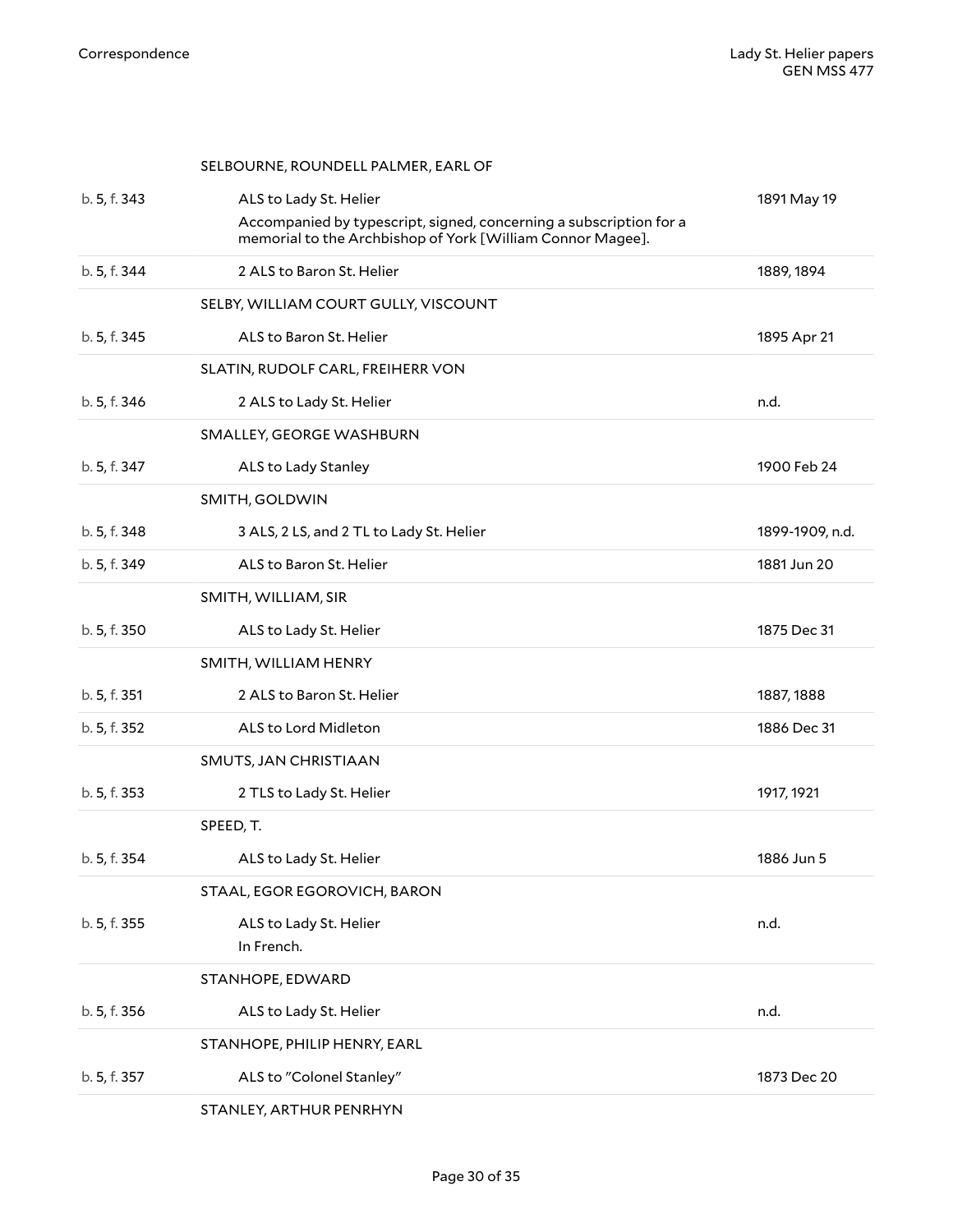#### <span id="page-30-1"></span><span id="page-30-0"></span>STANLEY, ARTHUR PENRHYN (continued)

<span id="page-30-10"></span><span id="page-30-9"></span><span id="page-30-8"></span><span id="page-30-7"></span><span id="page-30-6"></span><span id="page-30-5"></span><span id="page-30-4"></span><span id="page-30-3"></span><span id="page-30-2"></span>

| b. 5, f. 358     | ALS to "Mrs. Stanley"              | 1880            |
|------------------|------------------------------------|-----------------|
|                  | STARK, FREYA                       |                 |
| b. 5, f. 359     | ALS to Dorothy Stanley Allhusen    | 1950 Nov 24     |
|                  | STEEL, FLORA ANNIE WEBSTER         |                 |
| b. 5, f. 360     | 5 ALS to Lady St. Helier           | n.d.            |
|                  | STEWART, DONALD MARTIN, SIR        |                 |
| b. 5, f. 361     | ALS to Lady St. Helier             | n.d.            |
|                  | STEPHEN, JAMES FITZJAMES, SIR      |                 |
| b. 5, f. 362     | 6 ALS to Lady St. Helier           | 1879-80, n.d.   |
| b. 5, f. 363     | 2 ALS to Baron St. Helier          | 1882, 1890      |
|                  | STREET, GEORGE SLYTHE              |                 |
| b. 5, f. 364     | ALS to Lady St. Helier             | n.d.            |
| b. 5, f. 365     | 2 ALS to Baron St. Helier          | 1914            |
|                  | STUBBS, WILLIAM, BP. OF OXFORD     |                 |
| b. 5, f. 366     | ALS to Lady St. Helier             | 1890 Nov 24     |
|                  | TENNIEL, JOHN, SIR                 |                 |
| b. 6, f. 367     | ALS to Lady St. Helier             | 1888 Feb 13     |
|                  | TERRY, ELLEN, DAME                 |                 |
| b. 6, f. 368     | ALS to Lady St. Helier             | 1904 Mar 20     |
| b. 6, f. 369     | ALS to Dorothy Stanley Allhusen    | n.d.            |
|                  | <b>TERRY, MARION</b>               |                 |
| b. 6, f. 370     | ALS to Dorothy Stanley Allhusen    | n.d.            |
|                  | THOMPSON, HENRY, SIR               |                 |
| b. 6, f. 371     | ALS to Lady St. Helier             | 1890 Aug 30     |
| b. 6, f. 372     | ALS to Baron St. Helier            | 1882 Aug 14     |
| b. 6, f. 373-379 | 99 ALS to Dorothy Stanley Allhusen | 1892-1902, n.d. |
| b. 6, f. 380     | 7 ALS to Lady Midleton             | 1893-1902, n.d. |
| b. 6, f. 381     | 2 ALS to "Madeleine and Dorothy"   | 1892, 1903      |
|                  | THURSTON, ERNEST TEMPLE            |                 |
| b. 6, f. 382     | 20 ALS to Dorothy Stanley Allhusen | n.d.            |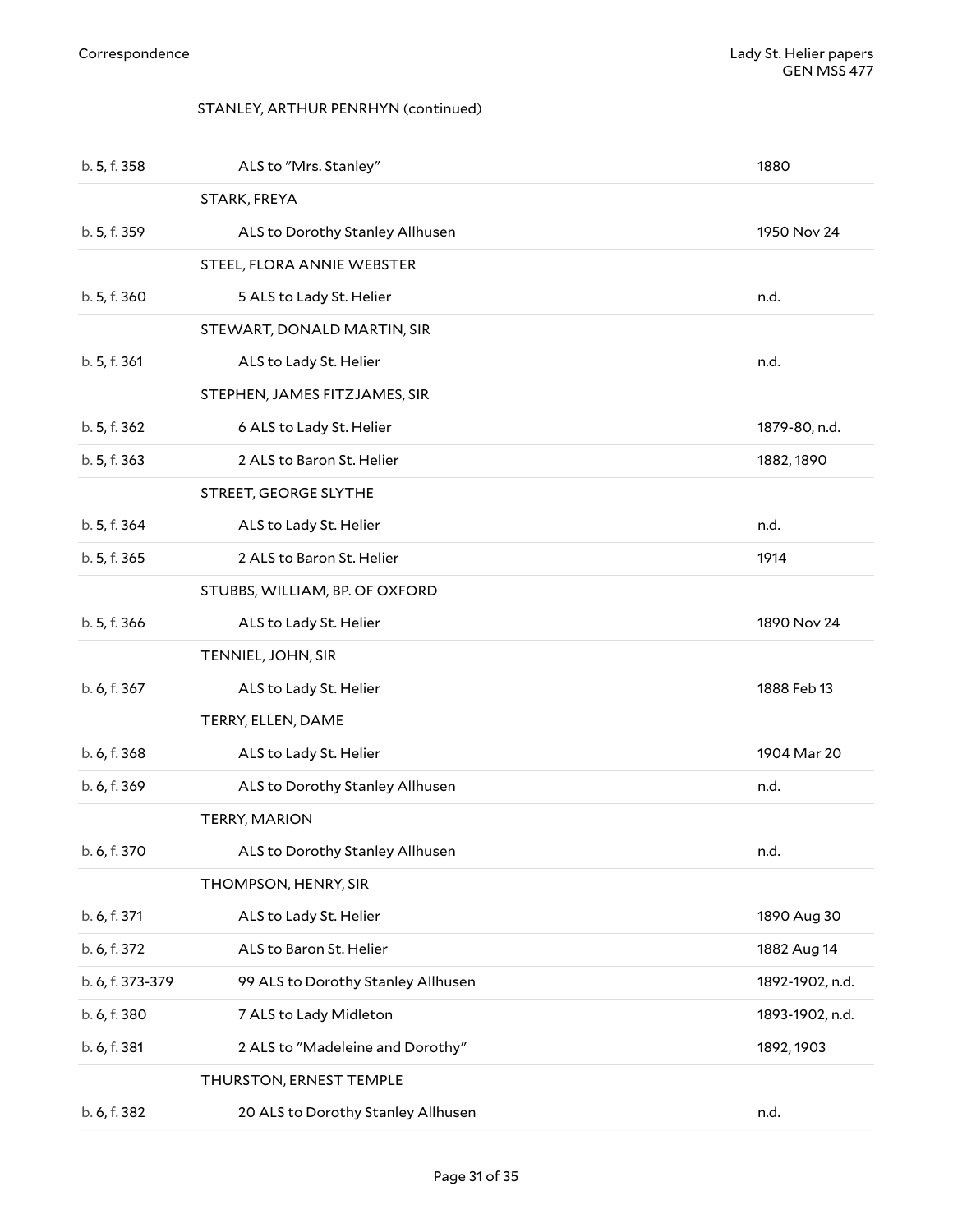<span id="page-31-14"></span><span id="page-31-13"></span><span id="page-31-12"></span><span id="page-31-11"></span><span id="page-31-10"></span><span id="page-31-9"></span><span id="page-31-8"></span><span id="page-31-7"></span><span id="page-31-6"></span><span id="page-31-5"></span><span id="page-31-4"></span><span id="page-31-3"></span><span id="page-31-2"></span><span id="page-31-1"></span><span id="page-31-0"></span>

|              | TOWNSHEND, CHARLES VERE FERRERS, SIR                                                                           |               |
|--------------|----------------------------------------------------------------------------------------------------------------|---------------|
| b. 6, f. 383 | ALS to Lady St. Helier                                                                                         | 1896 Apr 25   |
|              | Accompanied by an AMS program of musical entertainment headed "Camp<br>Fire, Akasheh 24-4-96" and an envelope. |               |
|              | TREVELYAN, GEORGE OTTO, SIR                                                                                    |               |
| b. 6, f. 384 | ALS to Lady St. Helier                                                                                         | 1889 Apr 2    |
|              | TROUBETZKOY, AMÉLIE RIVES-CHANDLER                                                                             |               |
| b. 6, f. 385 | ALS to Lady St. Helier                                                                                         | n.d.          |
|              | UNIDENTIFIED                                                                                                   |               |
| b. 6, f. 386 | 2 ALS to Dorothy Stanley Allhusen                                                                              | 1899, n.d.    |
|              | VACHELL, HORACE ANNESLEY                                                                                       |               |
| b. 6, f. 387 | ALS to Lady St. Helier                                                                                         | n.d.          |
| b. 6, f. 388 | 15 ALS to Dorothy Stanley Allhusen                                                                             | 1908-15, n.d. |
|              | VAMBÉRY, ARMIN                                                                                                 |               |
| b. 6, f. 389 | 2 ALS to Lady St. Helier                                                                                       | 1890          |
|              | VICTORIA, QUEEN OF GREAT BRITAIN                                                                               |               |
|              |                                                                                                                |               |
| b. 6, f. 390 | DS appointing Henry Eden Allhusen to Her Majesty's Yeomanry Forces                                             | 1891 May 6    |
|              | VILLIERS, CHARLES PELHAM                                                                                       |               |
| b. 6, f. 391 | 2 ALS to Lady St. Helier                                                                                       | 1875, n.d.    |
|              | WALERAN, WILLIAM HOOD WALROND, BARON                                                                           |               |
| b. 6, f. 392 | ALS to Dorothy Stanley Allhusen                                                                                | 1902 Jul 1    |
|              | WALPOLE, HUGH, SIR                                                                                             |               |
| b. 6, f. 393 | ALS to Lady St. Helier                                                                                         | 1922 Jul 11   |
|              | <b>WARBURTON, ROBERT, SIR</b>                                                                                  |               |
| b. 6, f. 394 | ALS to Lady St. Helier                                                                                         | n.d.          |
|              | WARD, EDWARD WILLIS DUNCAN, SIR                                                                                |               |
| b. 6, f. 395 | 3 ALS to Lady Midleton                                                                                         | 1903-04       |
|              | WARD, MARY AUGUSTA (MRS. HUMPHRY WARD)                                                                         |               |
| b. 6, f. 396 | ALS to Lady St. Helier                                                                                         | 1896 Jul 12   |
|              | WATSON, HENRY BRERETON MARRIOTT                                                                                |               |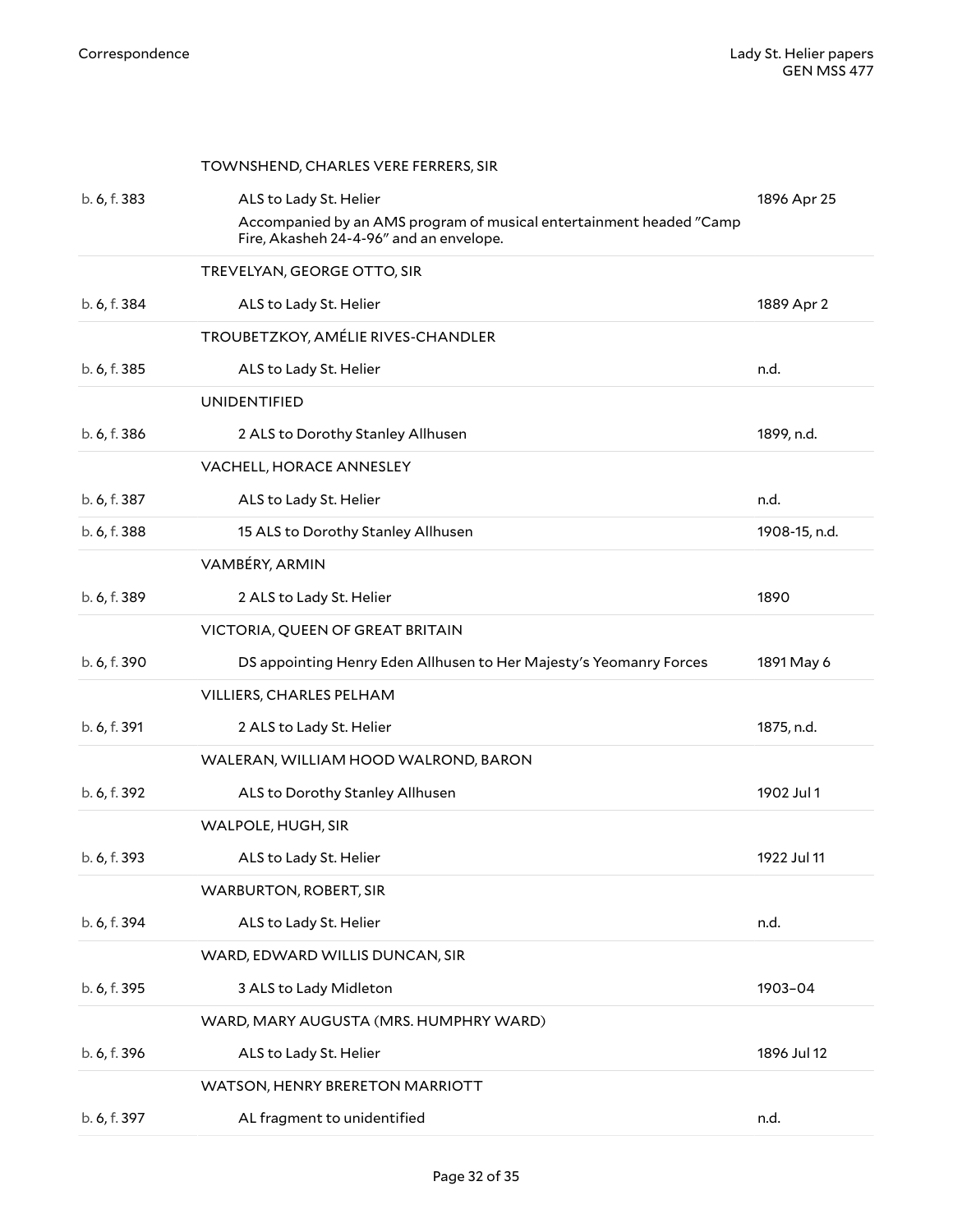<span id="page-32-12"></span><span id="page-32-11"></span><span id="page-32-10"></span><span id="page-32-9"></span><span id="page-32-8"></span><span id="page-32-7"></span><span id="page-32-6"></span><span id="page-32-5"></span><span id="page-32-4"></span><span id="page-32-3"></span><span id="page-32-2"></span><span id="page-32-1"></span><span id="page-32-0"></span>

|                  | WATSON, WILLIAM, SIR                         |               |
|------------------|----------------------------------------------|---------------|
| b. 6, f. 398     | ALS to "Miss Stanley"                        | n.d.          |
|                  | WATTS-DUNTON, THEODORE                       |               |
| b. 6, f. 399     | ALS to "Mr. Jones"                           | 1888 May 23   |
|                  | WELLDON, JAMES EDWARD COWELL, BP.            |               |
| b. 6, f. 400     | TLS to Lady St. Helier                       | 1926 Aug 28   |
| b. 6, f. 401-403 | 36 ALS to Dorothy Stanley Allhusen           | 1897-1910     |
| b. 6, f. 404     | 11 ALS to Lady Midleton                      | 1898-1903     |
| b. 6, f. 405     | TLS to "Lady Tweeddale"                      | 1926 Sep 1    |
|                  | WELLS, H. G. (HERBERT GEORGE)                |               |
| b. 6, f. 406     | ALS to Lady St. Helier                       | 1899 Jun 23   |
|                  | <b>WHARTON, EDITH</b>                        |               |
| b. 6, f. 407-408 | 36 ALS and 2 TLS to Dorothy Stanley Allhusen | 1920-37, n.d. |
|                  | WHITE, GEORGE STUART, SIR                    |               |
| b. 6, f. 409     | ALS to Lord Midleton                         | 1900 Jun 16   |
|                  | WILBERFORCE, ALBERT BASIL ORME               |               |
| b. 6, f. 410     | ALS to "Dear Mr. Hogg"                       | 1892 Apr 6    |
|                  | WILLCOCKS, JAMES, SIR                        |               |
| b. 6, f. 411     | ALS to Lady St. Helier                       | 1913 Jul 19   |
|                  | WILLS, ALFRED, SIR                           |               |
| b. 6, f. 412     | ALS to Baron St. Helier                      | 1888 15 Feb   |
|                  | WILSON, GUY DOUGLAS ARTHUR FLEETWOOD, SIR    |               |
| b. 6, f. 413     | ALS to Lord Midleton                         | [1895?]       |
|                  | WINGATE, FRANCIS REGINALD, SIR               |               |
| b. 6, f. 414     | ALS to Lady St. Helier                       | 1906 Jun 25   |
|                  | WINNINGTON-INGRAM, ARTHUR FOLEY, BP.         |               |
| b. 6, f. 415     | ALS to Lady Midleton                         | 1905 Jan 3    |
|                  | WOLFF, HENRY DRUMMOND, SIR                   |               |
| b. 6, f. 416     | ALS to Lady St. Helier                       | 1891 Apr 9    |
| b. 6, f. 417     | ALS to Baron St. Helier                      | 1892 Jan 24   |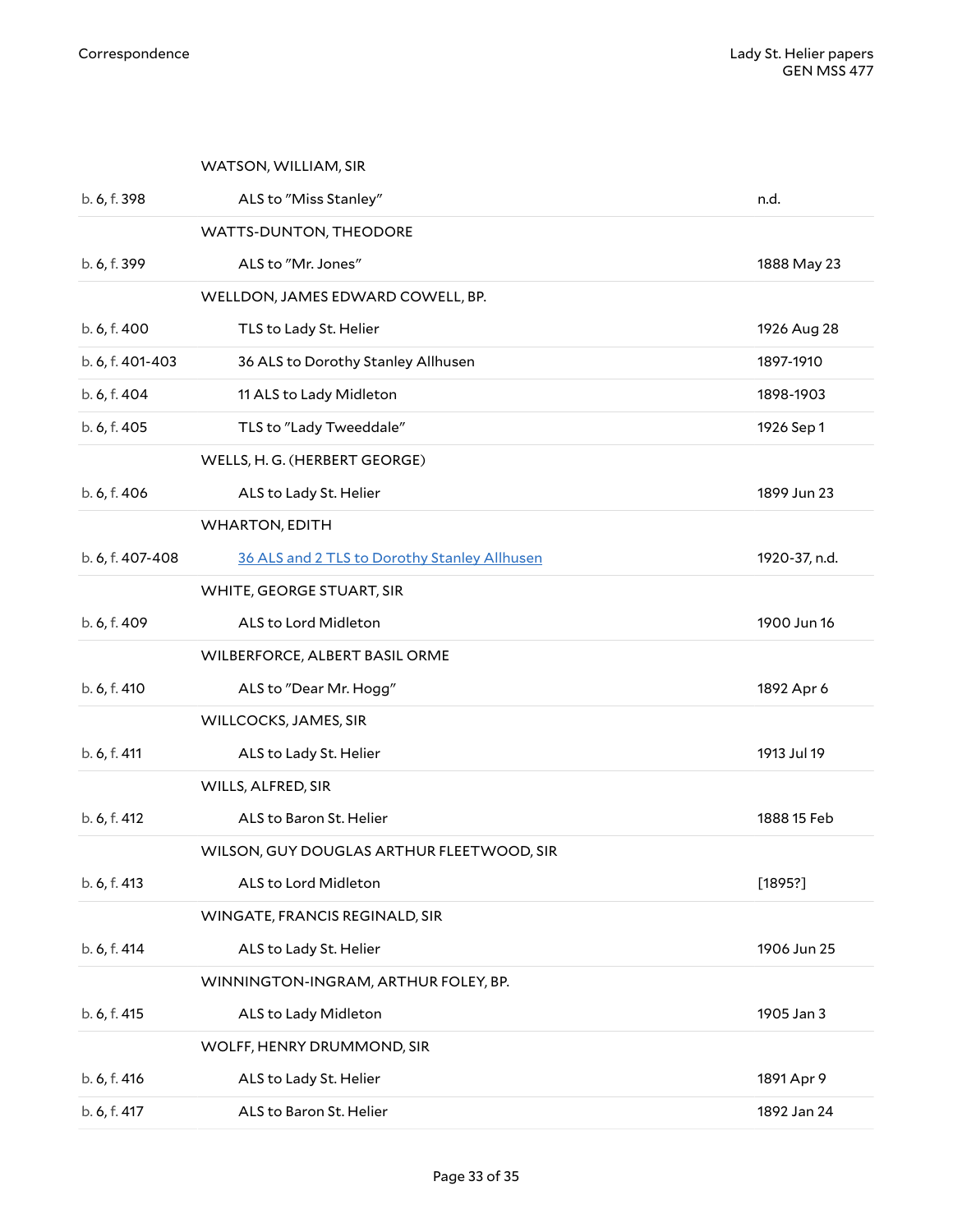<span id="page-33-8"></span><span id="page-33-7"></span><span id="page-33-6"></span><span id="page-33-5"></span><span id="page-33-4"></span><span id="page-33-3"></span><span id="page-33-2"></span><span id="page-33-1"></span><span id="page-33-0"></span>

|                  | WOLSELEY, GARNET JOSEPH WOLSELEY, VISCOUNT   |                 |
|------------------|----------------------------------------------|-----------------|
| b. 7, f. 418     | ALS to Lady St. Helier                       | 1900 Jan 2      |
| b. 7, f. 419     | 4 ALS to Lord Midleton                       | 1889-96, n.d.   |
|                  | WOOD, EVELYN, SIR                            |                 |
| b. 7, f. 420     | 2 ALS to Lady St. Helier                     | 1894, n.d.      |
| b. 7, f. 421-426 | 68 ALS and TLS to Dorothy Stanley Allhusen   | 1894-1909, n.d. |
| b. 7, f. 427     | TLS to "My dear Allhusen"                    | 1901 Aug 16     |
| b. 7, f. 428     | 11 ALS to Lady Midleton                      | 1898-1903       |
|                  | WOODHAM-SMITH, CECIL BLANCHE FITZGERALD      |                 |
| b. 7, f. 429     | TLS to Dorothy Stanley Allhusen              | 1955 Jan 4      |
|                  | WRIGHT, ALMROTH EDWARD, SIR                  |                 |
| b. 7, f. 430     | 2 ALS to Dorothy Stanley Allhusen            | 1931            |
|                  | YEATS-BROWN, FRANCIS CHARLES CLAYPON         |                 |
| b. 7, f. 431     | ALS to Dorothy Stanley Allhusen              | n.d.            |
|                  | YOUNG, FILSON                                |                 |
| b. 7, f. 432     | ALS to Dorothy Stanley Allhusen              | 1911 May 14     |
|                  | YPRES, JOHN DENTON PINKSTONE FRENCH, EARL OF |                 |
| b. 7, f. 433     | 3 ALS to Lady St. Helier                     | 1916-21         |
| b. 7, f. 434     | 2 ALS to Dorothy Stanley Allhusen            | 1907, 1909      |
| b. 7, f. 435     | <b>ALS to Lady Midleton</b>                  | 1907 Nov 15     |